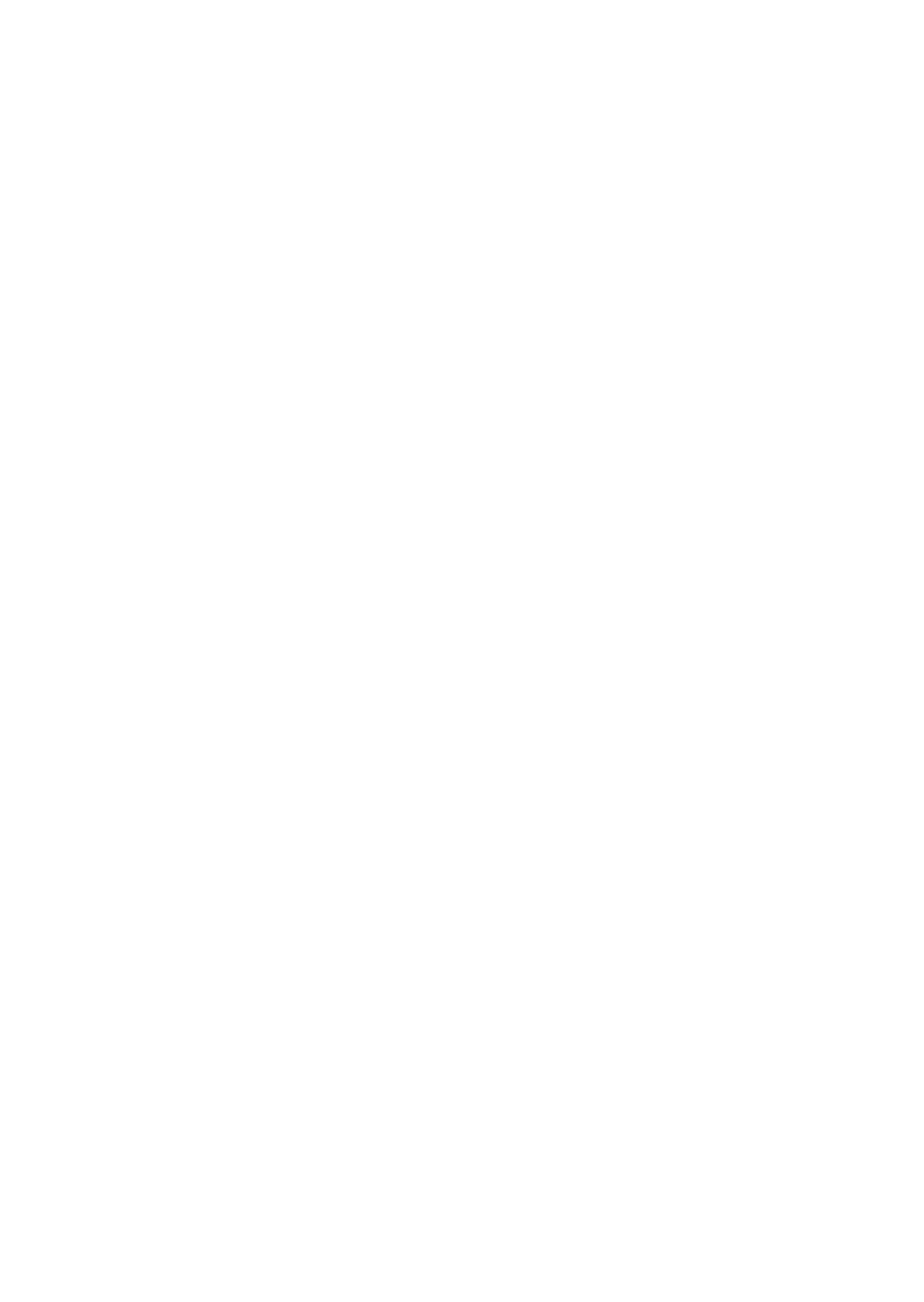### **Nearness**  Yve Lomax 16-5-19

35 minute spoken performance that is attentive to the song of language as it develops a vision of demand, coming to see it not only in life but also potentiality and use, and contrary to the rule of economy.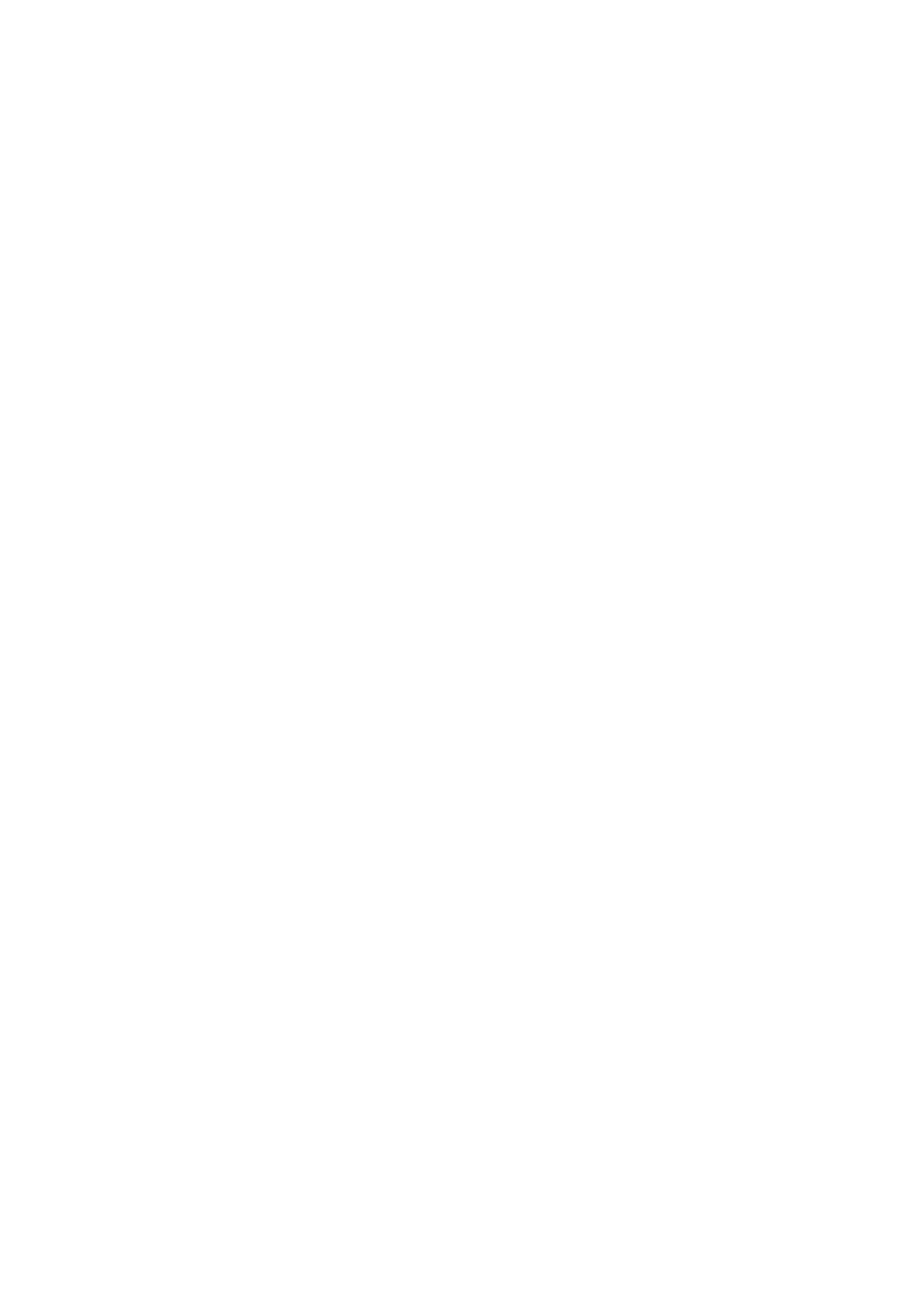#### **Part 1**

*Life gives... form to whoever refuses to live besides themselves...* (The Invisible Committee, 2017)

'Everything', that's what they say.

'Everything', that is what is said.

'Everything', they say that, but I'm not sure exactly who they are.

Everything.

'Everything in this world is designed to distract us from what is there, very close.'

They are sure of it.

And I'm sure that what is asked for is nothing short of a vision: to see, to not be distracted from seeing, to see what is near, what is close, and even closer.

At that moment, I'm looking for what, but I know in my heart that something more is being asked of me—it's to have a vision of nearness.

And the vision that is coming to me, and I could be anyone whomsoever, is of a nearness that no measure can capture: a nearness that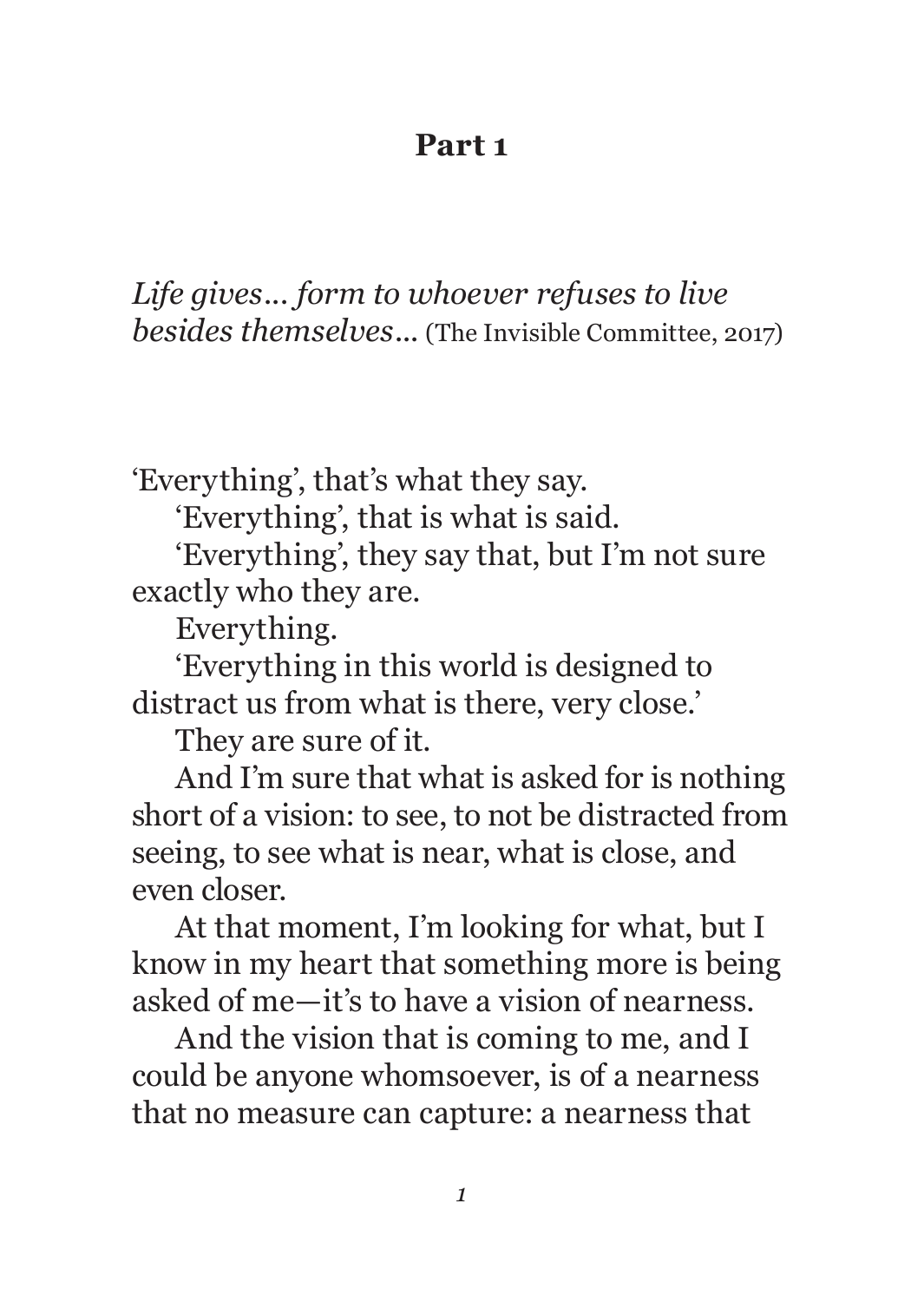thwarts any accountability brought to it: a nearness more far reaching than any spatial or geographic idea of it: a nearness that is not contained by a world or society composed of individual entities (who may or may not love their neighbours as themselves).

But I rush ahead.

Let me begin again.

A few years ago a comma was inserted to form the title for a celebratory event, and little did I know then how much would be and could be decided upon by the nearness that this comma, this smallest of marks, presented to me as its insertion brought about the simplest of a syntagm.

—translation, friendship.

Immediately I could see that the comma is unlike the conjunction 'and', which separates as it conjoins; I could also see that it doesn't secretly take over the place and work of the copula 'is' that arranges sentences according to (first) a subject and (second) what is said of it. What the comma does do is to bring those two words, call them nouns or terms, and indeed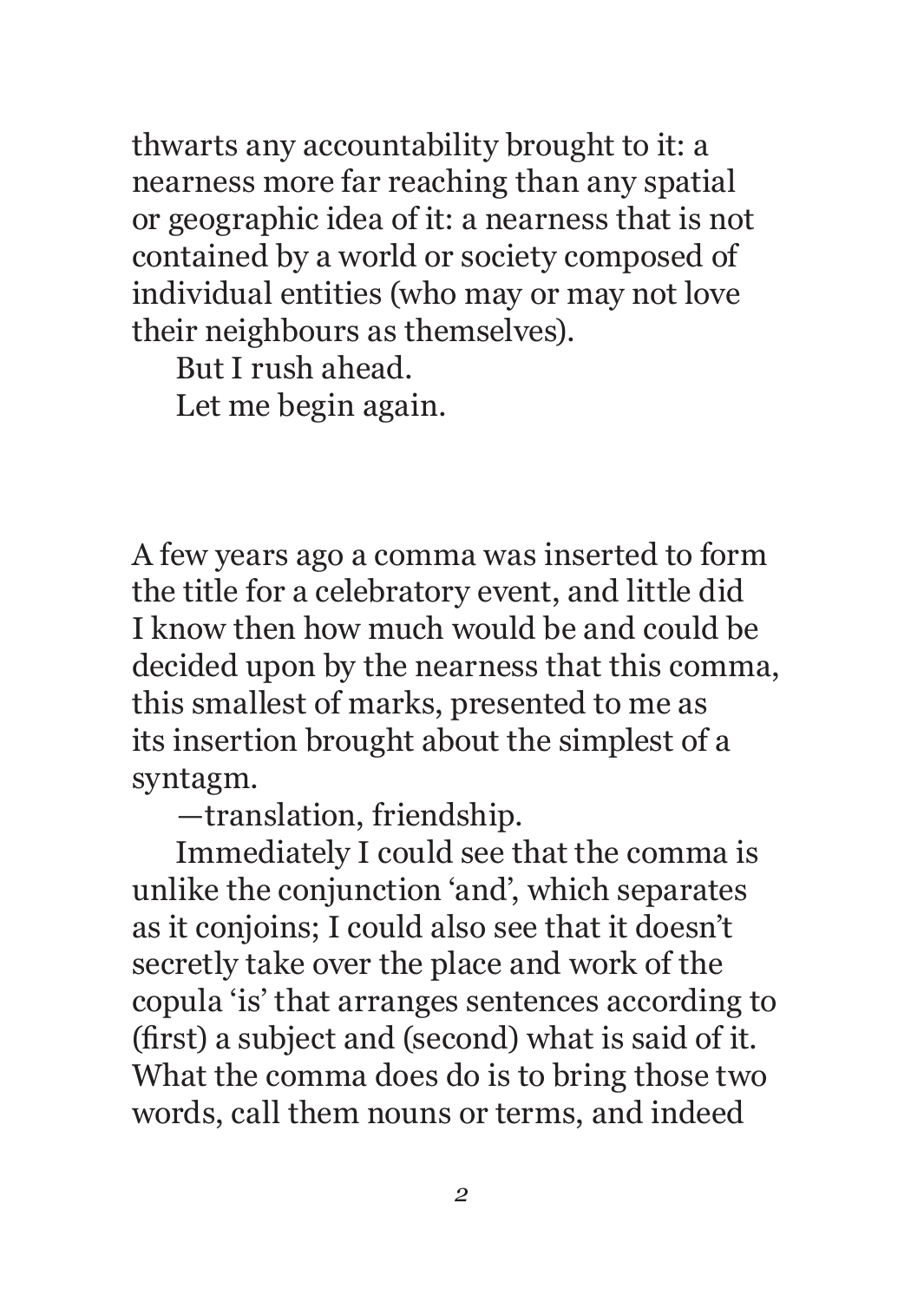the matter of each, near to each other, close and even closer.

—translation, friendship.

For sure, upon first encountering these words it appears that with the insertion of the comma one word simply follows another, which is precisely what makes a syntagm. But I read the words again, and yet again, and things begin to loose fixity: what follows—friendship—could just as well come before. This is how I saw it: the comma, far from settling a sequence, capacitates what comes first and what comes after to freely circulate. And loosing fixity and a distinct position, the one and the other begin to fall together, pass through each other; that is to say, to be found amid each other. And what asks for my attention here, to be acknowledged and greeted, is a nearness irreducible to any spatial idea of it.

A comma was inserted to form a title for a celebratory event, and with it something was coming to me and calling for an aptitude akin to clairvoyance: to become a seer.

I see it now, but not then.

The clairvoyance asked of me is to see that the comma in the middle of 'translation,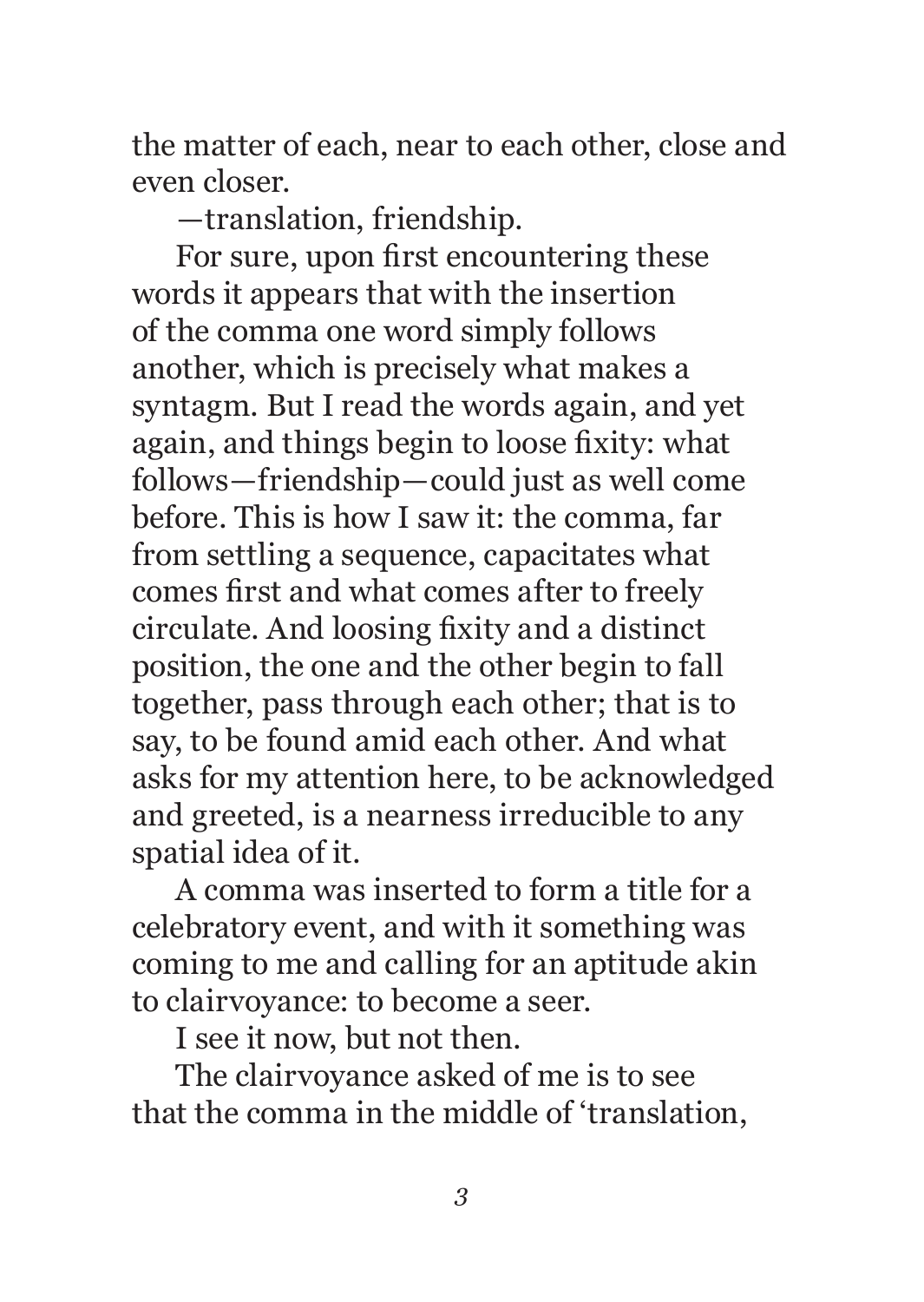friendship' is the taking place of a demand.

I see it now: nearness is the demand.

For one night, and who knows how much longer, the demand is for translation and friendship to be smack in the middle of each other and forming what can only be called an excessive nearness.

It is a vision of nearness, yet it is also a vision of demand.

And what is coming to me to be seen is demand playing in the middle.

It is about to change everything.

Demand is playing in the middle yet is not constrained by sides. Demand is playing in the middle of friendship, playing in the middle of translation, and what is happening is that through demand both are found in the middle of each other and falling into each other—and that's a destitution of, an undoing of, sides.

It is a vision of nearness.

It is also a vision of demand, and what it is showing me is demand playing in the middle and bringing a sweet impossibility: there is no way that I can separate off a demanding subject ranked as first and coming before whatever is demanded. And this shows me that demand is neither the order of a command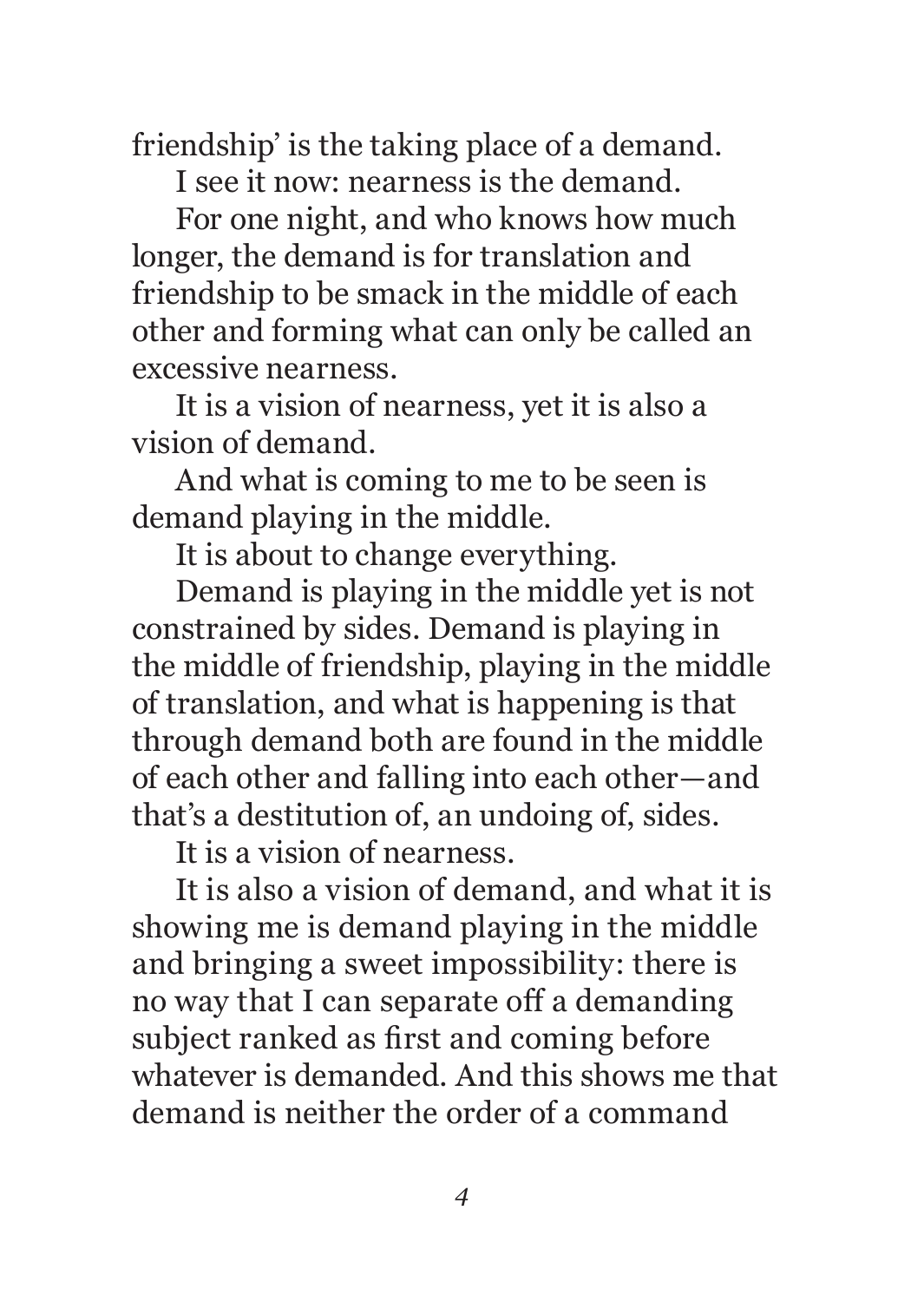nor the duty of an obligation or the must of an imperative. What's more, this demand doesn't make me the consumer who, manipulated and impelled, is to be supplied with what it desires.

Nearness is a demand.

And in many respects it couldn't be any other way, for demand, playing in the middle, brings to the world a nearness, unbridled.

Perhaps I'm rushing.

Let me start yet again.

Proximity is what is at stake in language, and it starts with a demand. A demand for the word not to distance us from things but to keep them close, even closer.

From where has this demand come?

Perhaps I have dreamt it up in the ill-defined time just before sunrise when it's not quite night, not quite morning. But if I have that is no matter. No matter for the demand still demands.

Let's say that something demands something, but the former something does not logically imply or entail the latter something nor force it to exist. Here it is: *what a demand demands is not the reality but the possibility of something.*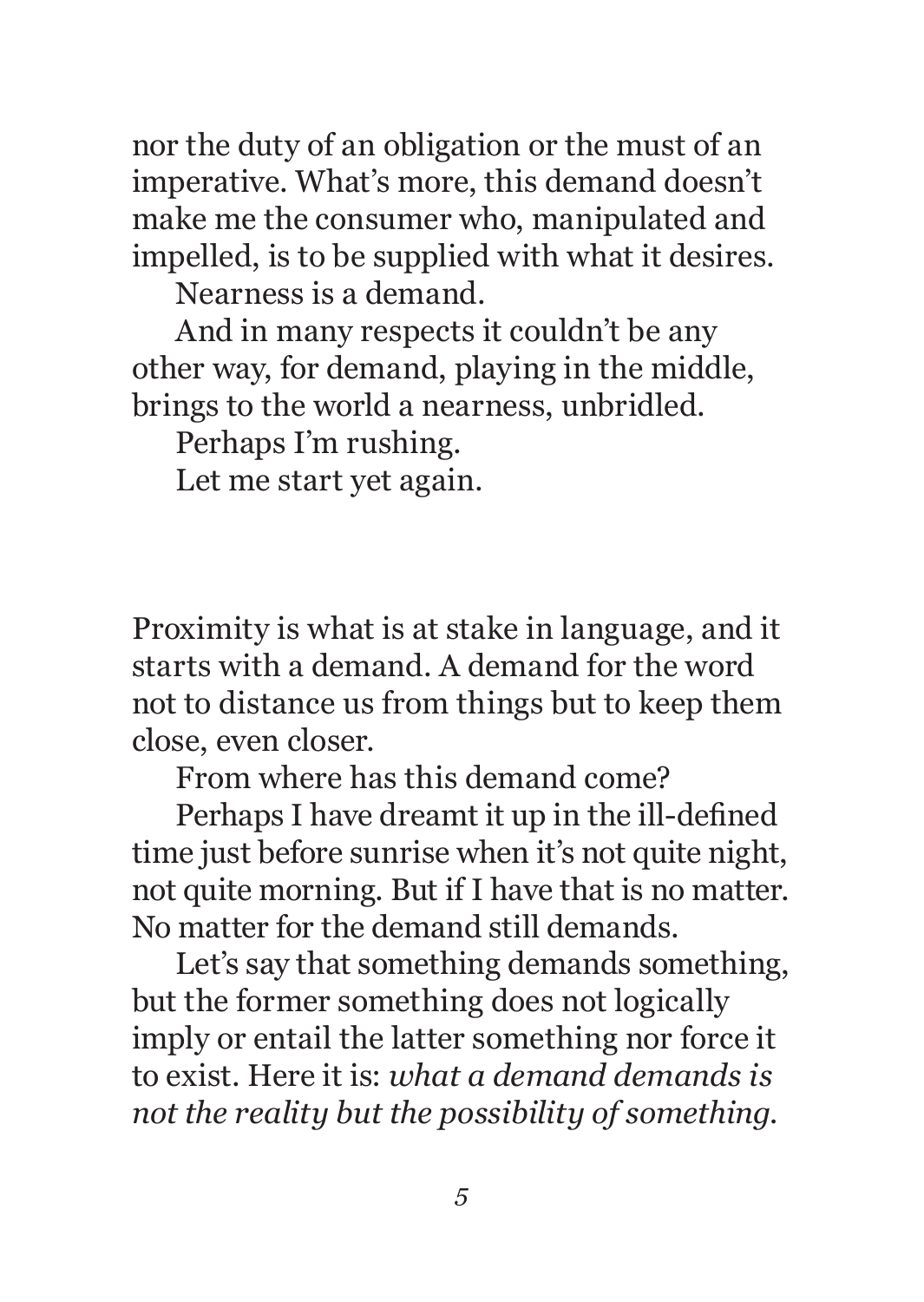Possibility is the object (and perhaps subject) of demand.

The world demands its possibilities. The existences that make the world, sky included, demand their possibilities. Existence demands its own possibility; better yet: existence is a demand for possibility.

It changes everything.

The world demands to be possible.

And it means that the being of the world is not exhausted in the reality of factual existence. Whatever comes to exist, however it be named, never simply is; for, in the middle of it, there is a demand, a demand for possibility. When all is said and done, amid the tears of the world, demand gives back possibility to what 'has been'.

At this very moment demand is found messing up the distinction between existence and possibility. With existence (you, me and much more besides) coming as a demand means that demand is not only playing the middle of existence but also in the middle of possibility. No real boundary can be drawn between existence and possibility—I truly can't say which comes first and what follows after.

Existence, possibility: existence is passing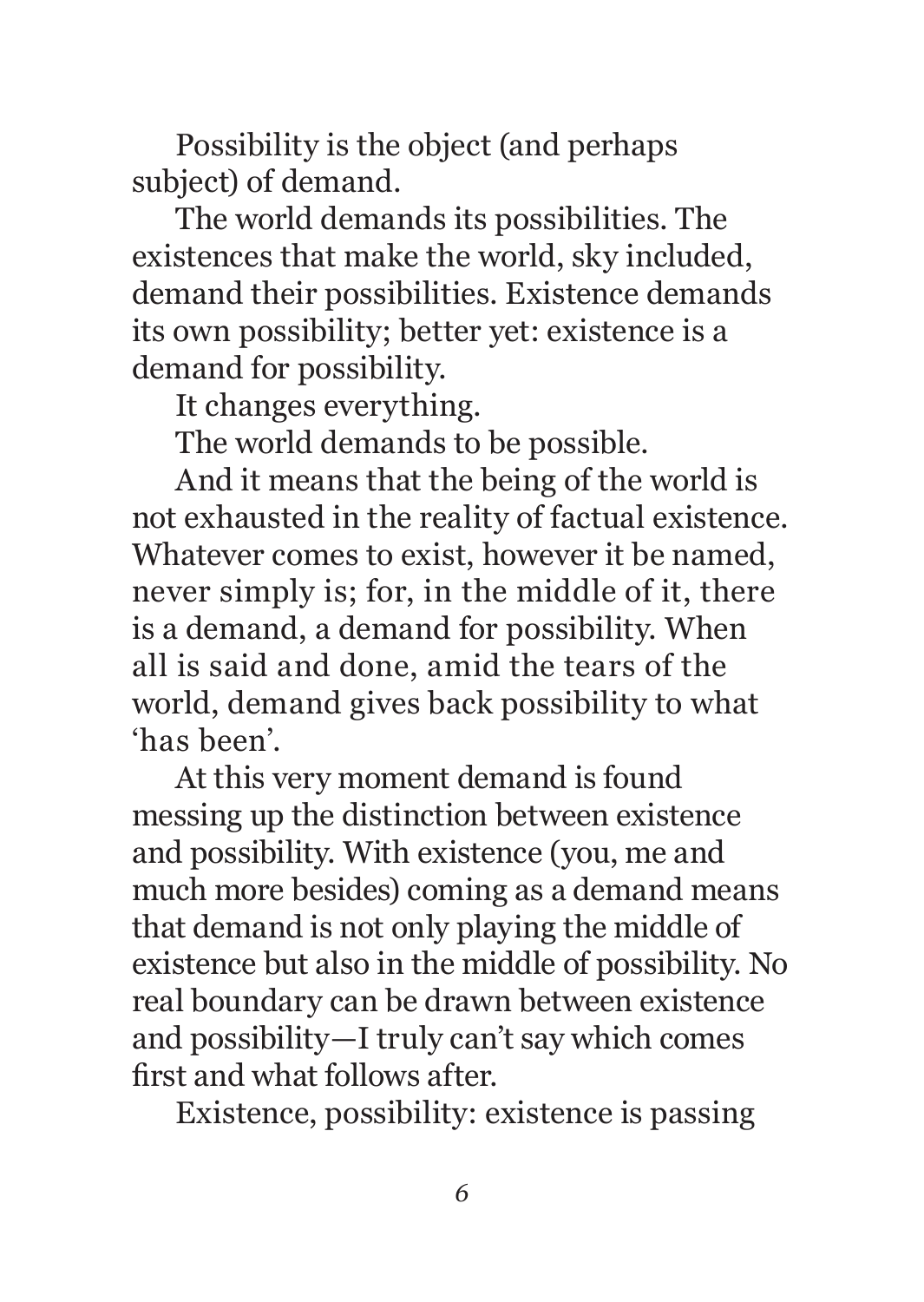through possibility and possibility is passing through existence.

Yet again I come to an unbridled nearness. It's a nearness that exceeds the nearness of the neighbour whom you are to love as yourself but is presupposed to be separate and, precisely because of that, so often results in the contrariwise of the tightening of boarders and the forcing of hatred.

This much I can say: love doesn't bring individuals into relation. Rather, it makes things be part of each other, be in the middle of each other no matter the number or geographic distance. And just as these words are said there comes again the demand for language to not distance us from things but to keep them close, and even closer. It is a demand for nearness; it is also a demand for possibility.

The world demands its possibilities; or, let says, being demands its modes and life demands its forms. These modes and these forms are existences yet they arise as possibilities.

Being and life are never found outside of their modes and forms; for, demanding to be possible, they come about constituting themselves only in the middle of the demand, only in the middle of those modifications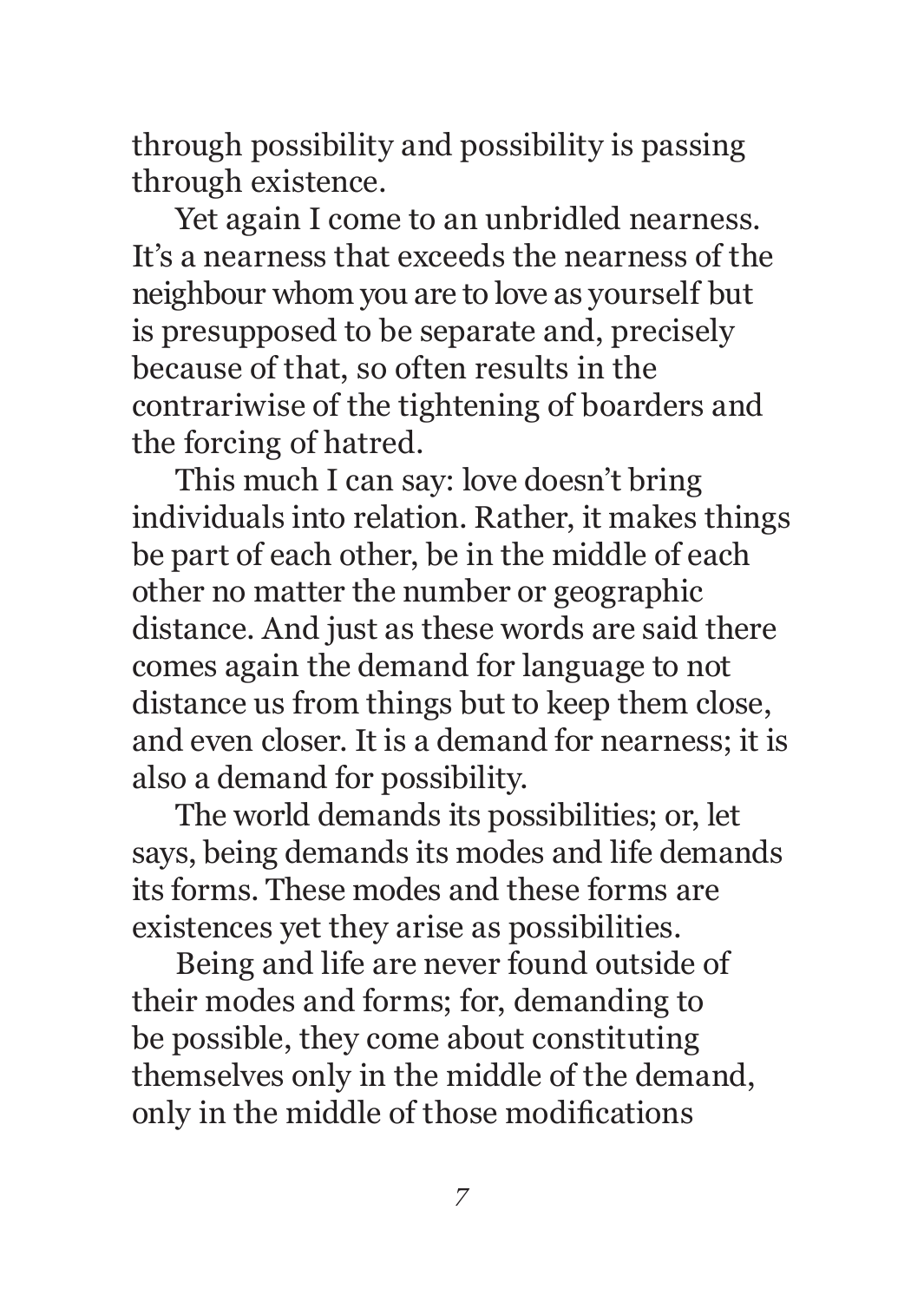and formations. Look but you'll never find an external agent. And look again and you'll see the modes and forms that are possibilities demanding their world.

Language is such a mode.

And so too is my face.

And your face.

And smack in the middle of it is a demand.

Let me put it this way: there is a nature in the world and all the human faces in the world are modes of it. It is a common nature, a common being and it can be called human nature or, say, human being. Each mode, each singular and particular human face, each factual and nameable existence, your face and my face—just look at our faces—is a possibility of that nature or being, and even if this human face is kept out of sight, forbidden to be seen or hiding from identification, the demand that it is remains unforgettable.

Your face: it is an existence, a factual reality; yet it is also a possibility.

And something else is happening in the middle of your face, and it changes a distinction that has, at times, produced not only conundrums of a philosophical kind but also heart-breaking exclusions, expulsions, persecutions and killings.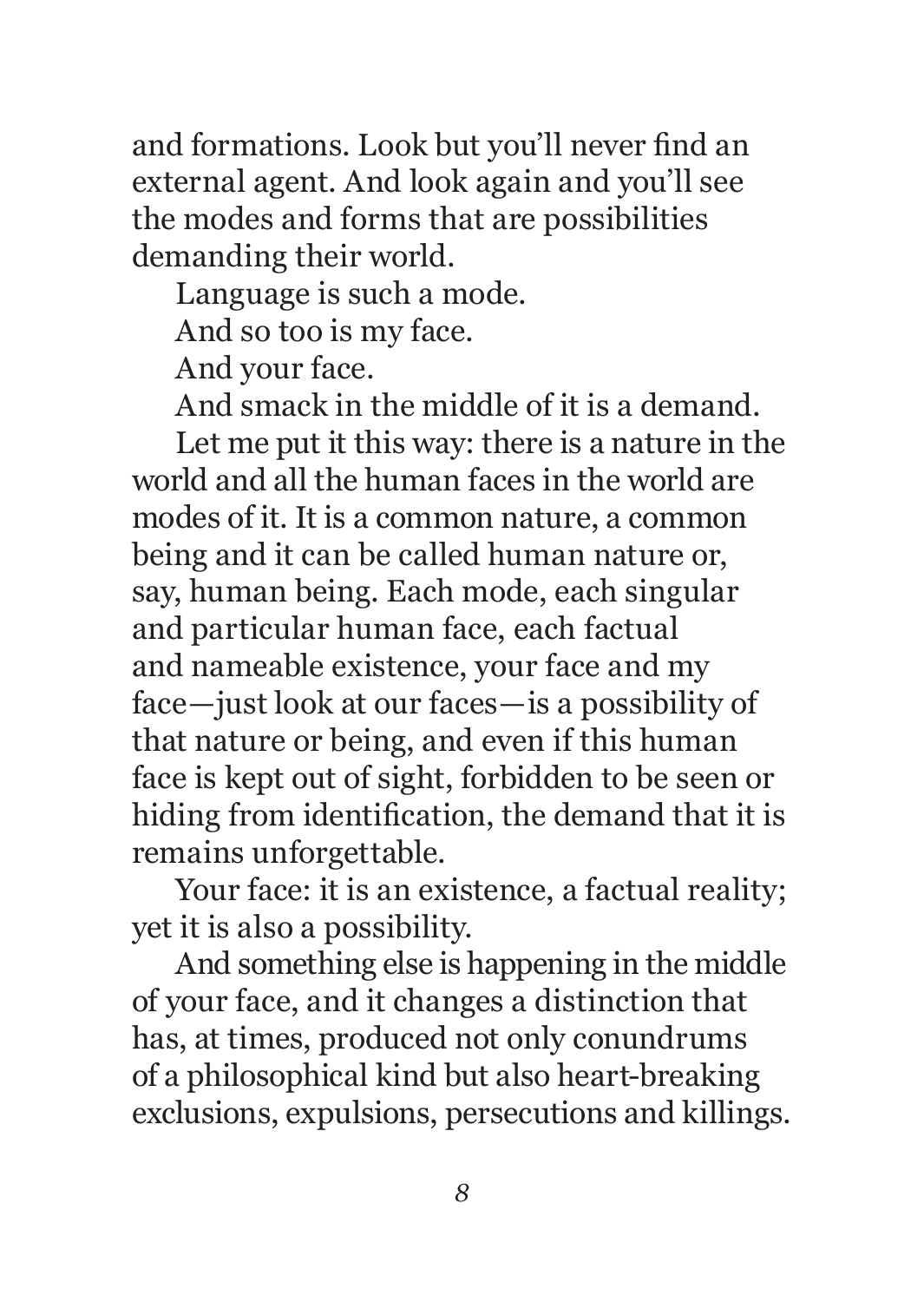Here it is: the human faces that are modes of a nature called human bear both the identity and difference of this very nature. They are the same and they are also other. With each possibility, each singular face, each particular mode, identity and difference fall into one and other and become excessively near to each other. Yet again, the one and the other are to be found only in the middle of each other.

Each face is a modification—formation and proliferation—of a nature or being that habit has us calling human, and the demand in each and every modification not only has identity and difference not opposite to each other but also makes every modification immeasurably near to each other. The faces may not look at all alike or are even long forgotten but what is to be had with each mode, each singular face, is the experience of nearness and something I can call continuity. It is an experience of being inside, in the middle and in touch; but so much has been designed to distance us from this experience and no more so than those smart screens before which we put our faces and see ourselves as entities, see ourselves from the outside.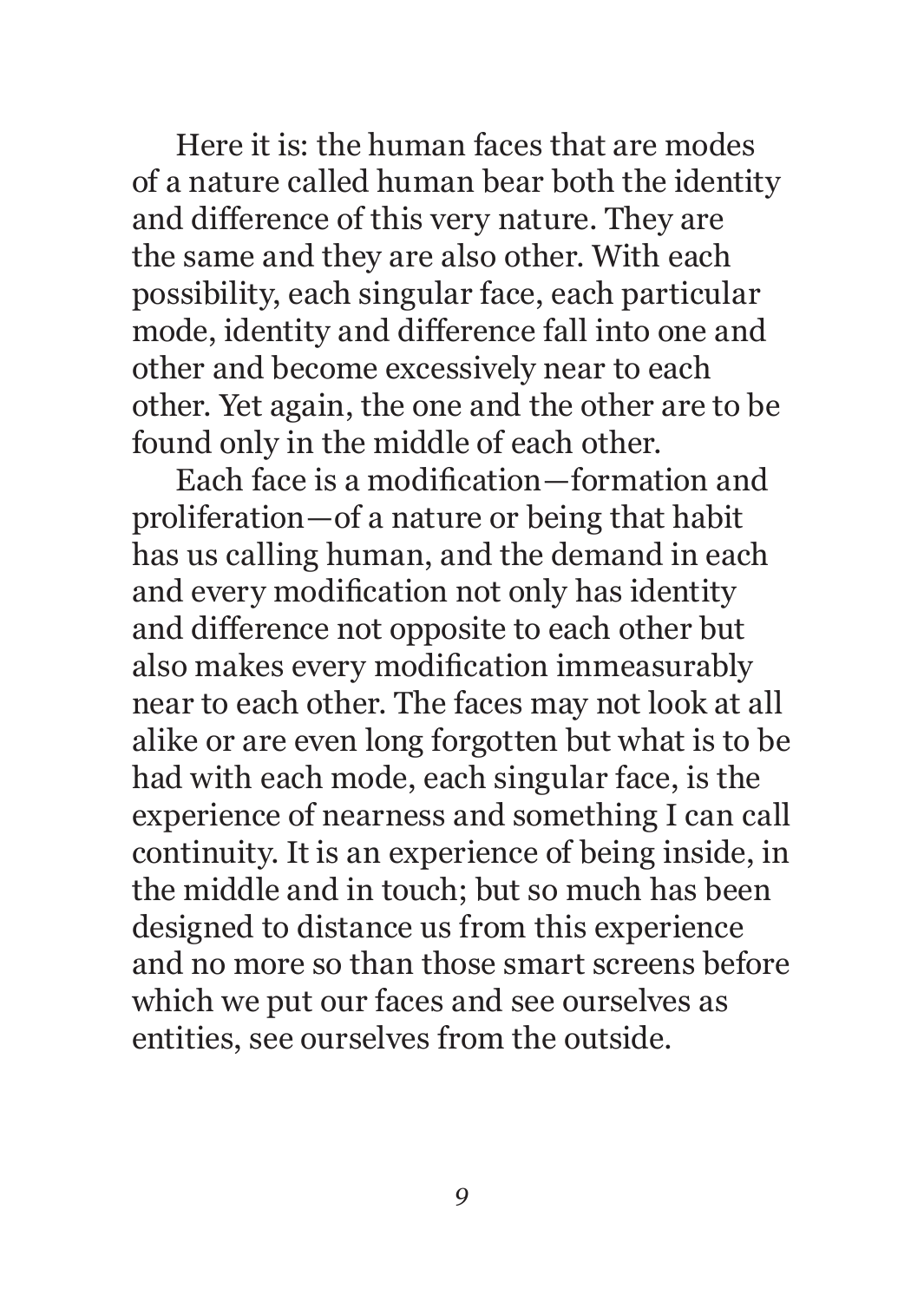#### **Part 2**

*Here is the time / for the sayable / here is its home.* (Rainer Maria Rilke, 1922.)

The world demands its possibilities, being demands its modes, life demands its forms—language, human faces, animal and flower faces and the luminous blue of the dragonfly skittering across the pond—yet it is perfectly true that no demanding subject or nature (human or otherwise) can be presupposed or separated off.

And it is truly no surprise to me that the world demands its possibility in and as language; that is to say, demands its 'sayability'.

And straightaway I have to say that this possibility, this sayability, is not a matter of a greater perfection of the things said about something such as the apple is red, is red and green, is dark green or pale green or golden yellow. On the one hand, a something to which language forges a link (referring, representing)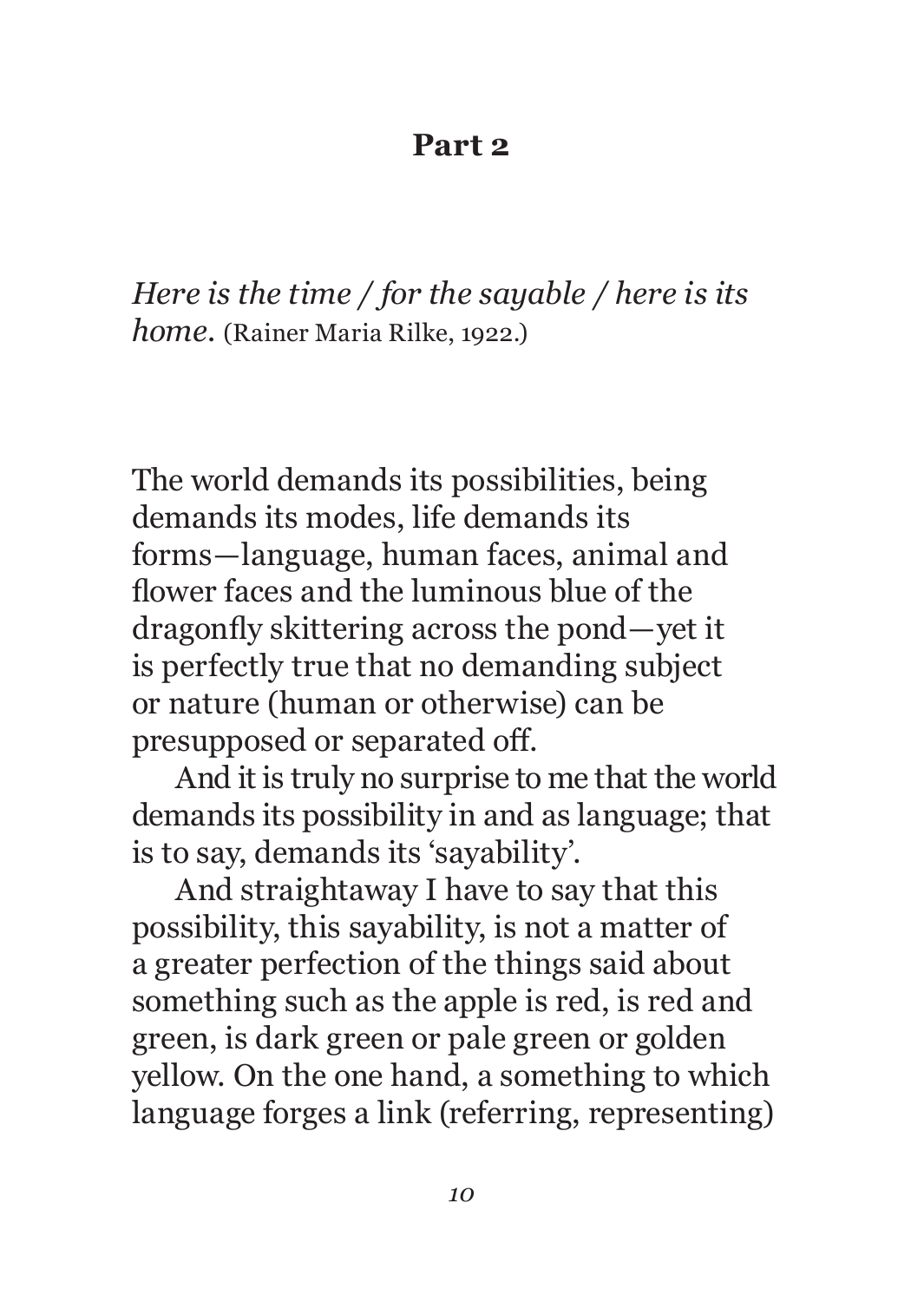and on the other hand the something or other that is said about it; but sayability is contrary to such separation; it is the utter nearness of world and language. And be sure of it, with sayability nothing whatsoever is left behind or remains in some separate realm.

To see the world's sayability, give attention to 'being the said name'. Say the name 'dust' and give attention to 'being the said dust'. Sayability: the dust of the world in so far as being named dust, being the said name.

Dust.

Here is the name as it is naming (I quietly say *dust*) and here is dust, the dust of the world that truly is 'whatever' as it begins, as it can appear, arise, become knowable—yes, sayable—in being named, as being named by the name dust.

As: it is the proper place of mode.

And keeping our attention firmly on as, for once not being distracted, what there is to see and experience is the world in the middle of language and language in the middle of the world.

Close and even closer.

*As*—I'll say that *as* is the threshold of a demand for nearness, unbridled, immeasurable and irreducible to any spatial idea of it.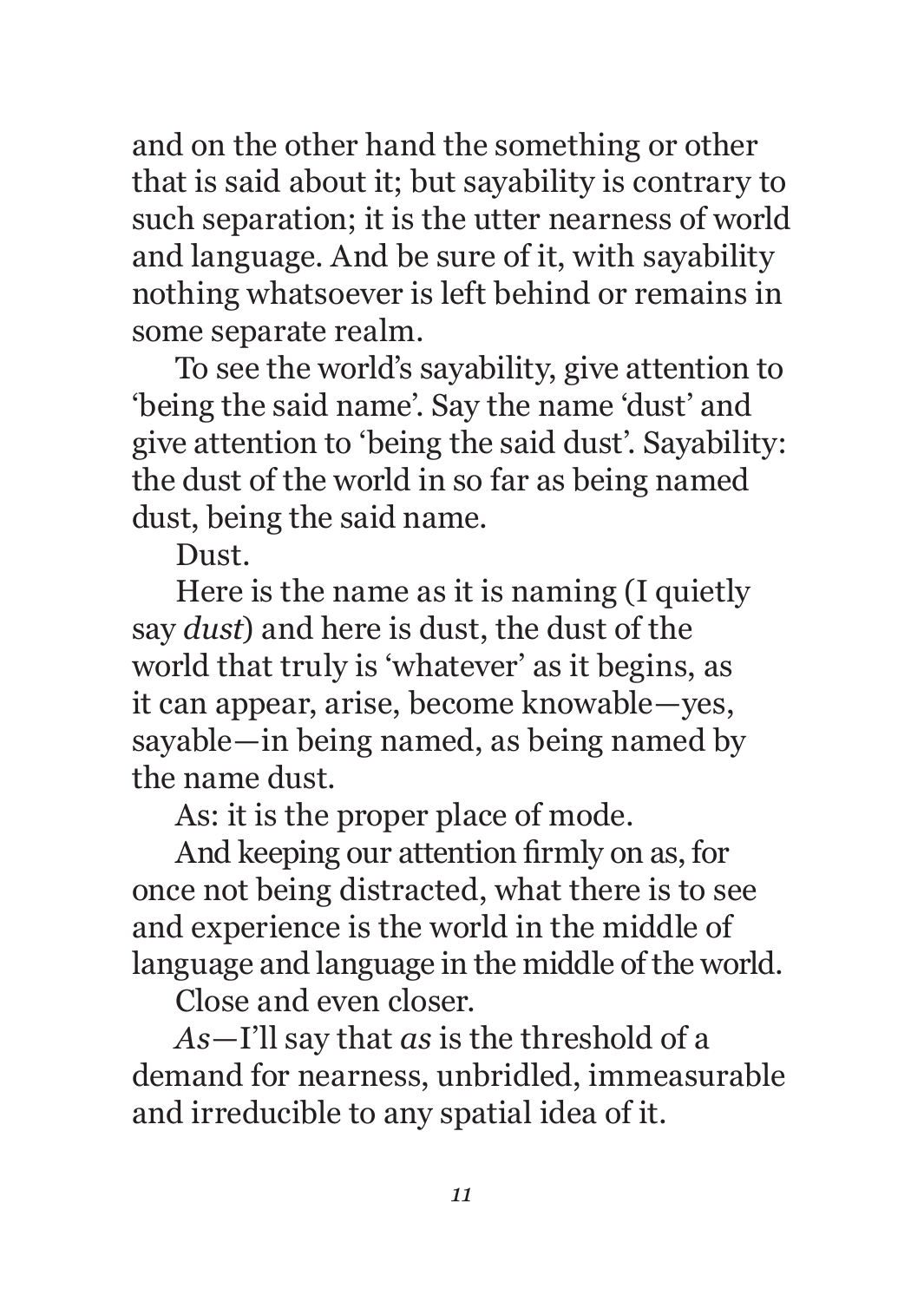For sure, this demand and this nearness has no recourse to a subject, power, cause or higher being that is external to the process, but it is like being touched lightly to be given something in your hand that, you know in your heart, so much can turn upon.

Pivotal. Say political. But that could be too much to say. Let me begin yet again.

To see what is near to you, to perceive the nearness, is not at all restricted by geographical distance or what is thought past; it is to see the modes and modalities that you are and the nearness that each and every one brings, be it your face or the word dust just said and what is born with it. It is to know—or at least to have an inkling of—*how* and *what* you are in the middle of, which is to be apprehending and comprehending and experiencing from the inside. But time and time again, we are forced willy-nilly, perhaps even by ourselves, to see ourselves from the outside, and this is where the distancing and distraction begins.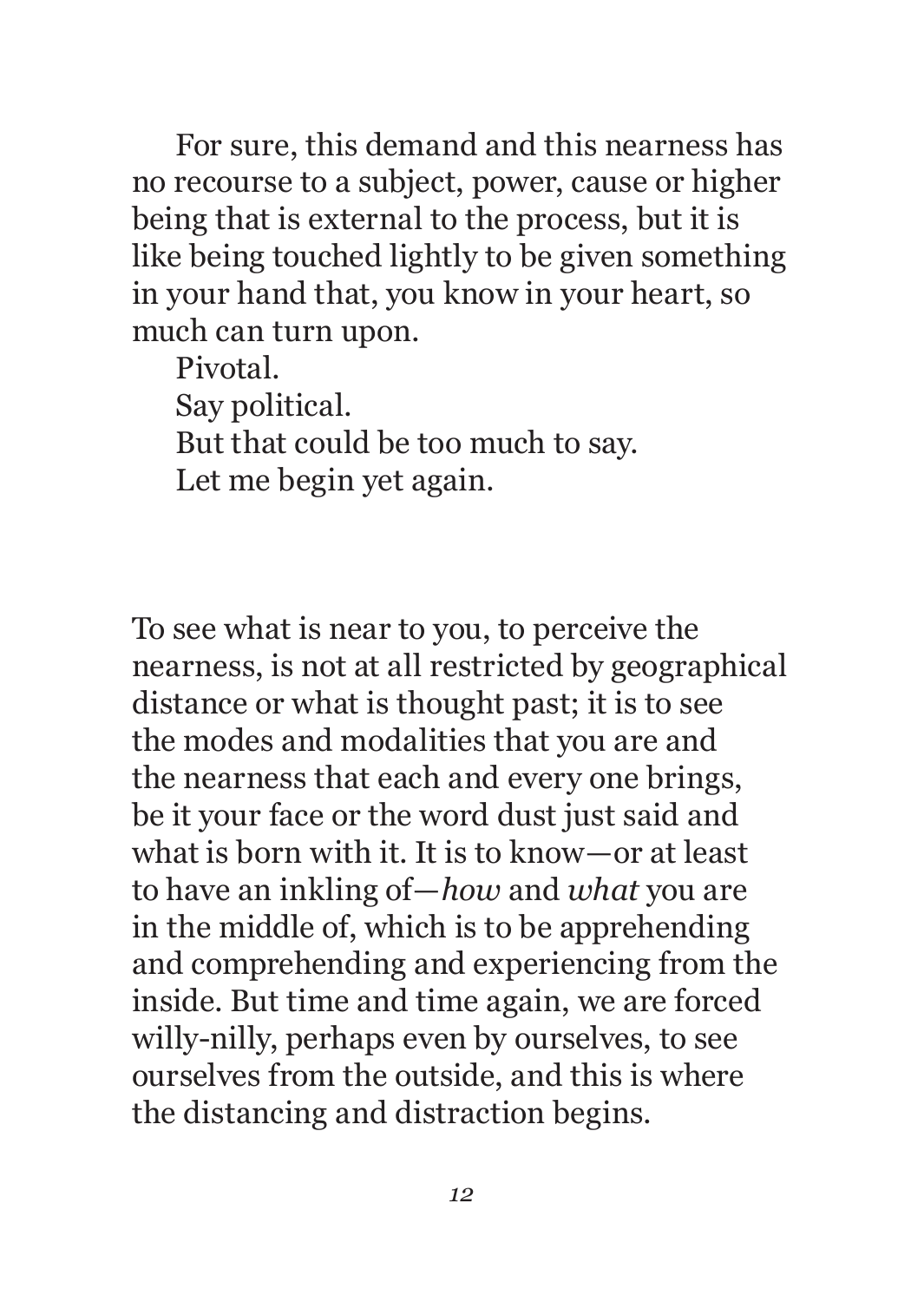Each and every time we take ourselves to be an entity—be it called individual or society—we become distracted from seeing nearness. And each time we see ourselves from the exterior for that is how entities are seen; but truth is that we are, you and me, possibilities and existences in the middle of each other—and we would not love or grieve if this were not the case.

What I'm in middle of, *what surrounds me*, is also in the middle of me.

I can't say it loud enough.

We are nothing other than a demand, and don't let you parent tell you otherwise.

I can't say it loud enough.

Contrary to all the forms filled out with a date of the birth, name and address my existence never simply is and never will be a fact; it is a demand that makes me a possibility, a being of potential, a being not exhausted by factual existence and that is to be—everyone included—a *fulfilment that is insufficient*.

I'm not an entity, but I'm a mode with which identity and difference, possibility and reality, are found only in the middle of each other.

Nearness.

Nearness is a demand and, yes, in many respects it couldn't be any other way, for the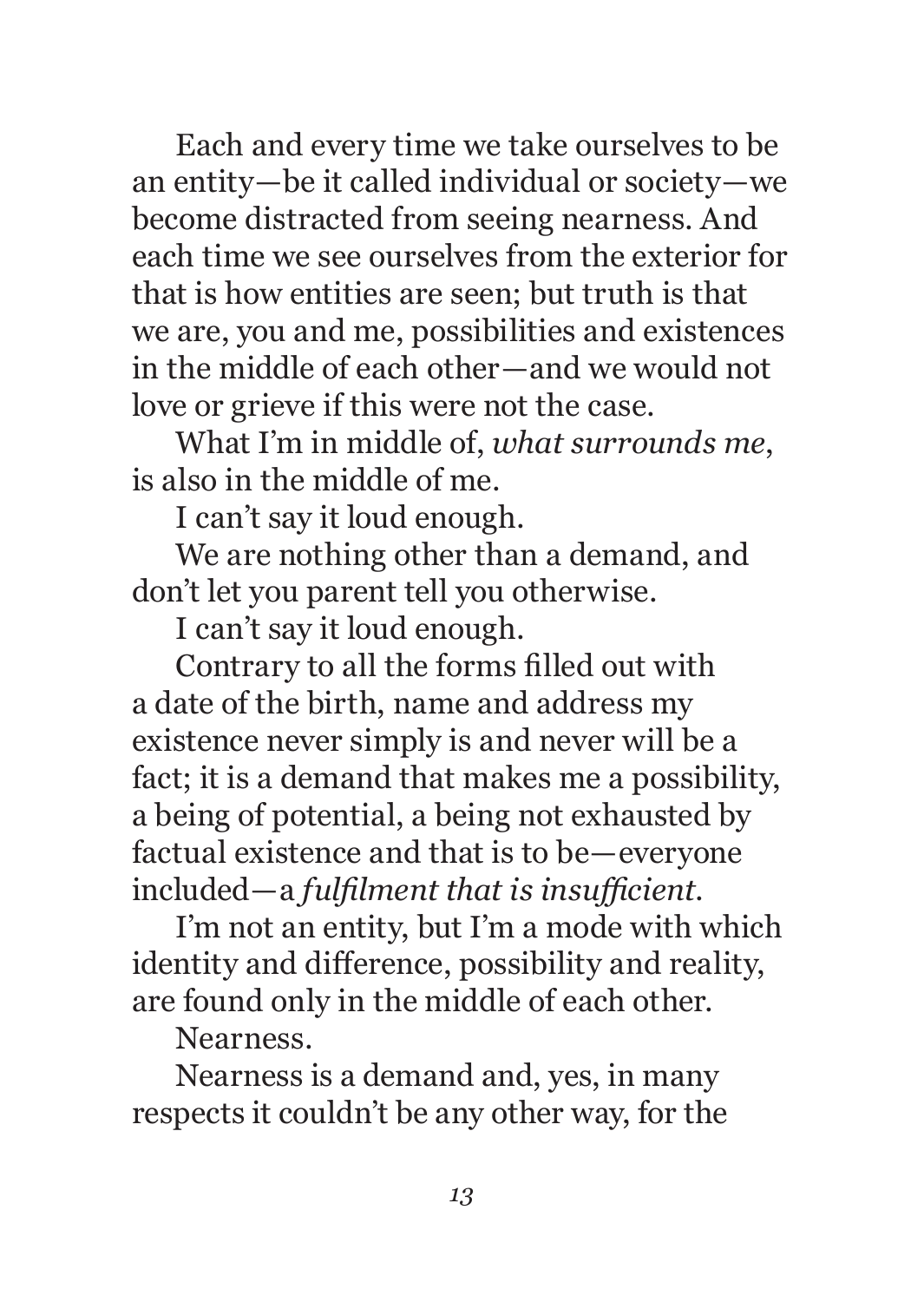process of demand brings to the world an unbridled nearness. And in the middle of this nearness there is no language and the world, no myself and the world, no myself and others, for this is a nearness not constrained by a world composed of individual entities; it is a nearness that no measure can capture, a nearness more far reaching than any spatial or geographic idea of it, a nearness that messes with oppositions and antinomies and with which I can experience continuity between the modalities and existences that constitute me and of which I am in the middle—and although the luminous blue skittering across the pond called dragonfly maybe far away it is not distant from me.

*Every fulfilment is insufficient*, which again is to say that with demand the being of the world is not exhausted by factual existence.

Demand gives back possibility to what 'has been'.

Thinking can do this.

Thinking isn't about forming an opinion on what 'is'; rather, it perceives the demand in what comes to be and goes towards the insufficiency of its fulfilment and thinks its possibility. That's to say, it enables factual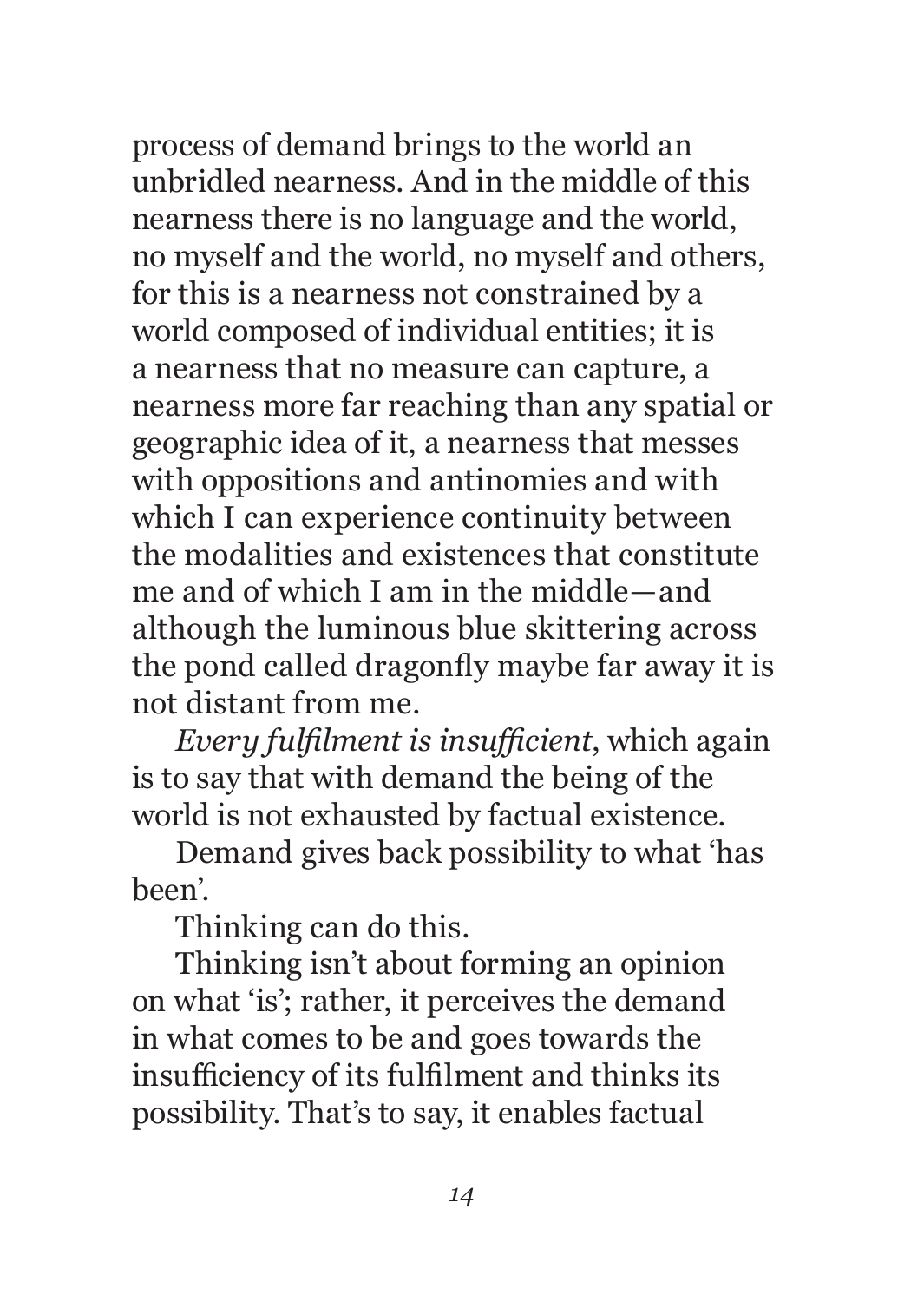existence, what 'has already been', to become possible again.

Through demand the being of the world is not exhausted by factual existence: for everything that has been and everything that has been forgotten, and which no archive on earth can store or have remembered, there remains the sheer possibility. With demand in the middle of each of us, all of this forgotten and all of this possibility remain excessively near and, hence, unforgettable.

Demand—at least the vision of it brought to me—is nothing but faithful to that which having been forever forgotten remains unfulfilled and demands to remain as somehow possible, which again is to say unforgettable. The luminosity of that blue, along with 'dragonfly' uttered by language as something purely sayable, shows us, if we are not distracted, the unforgettable that is demand.

It wipes away my tears.

I can demand.

I can.

I can demand nearness. I can demand, but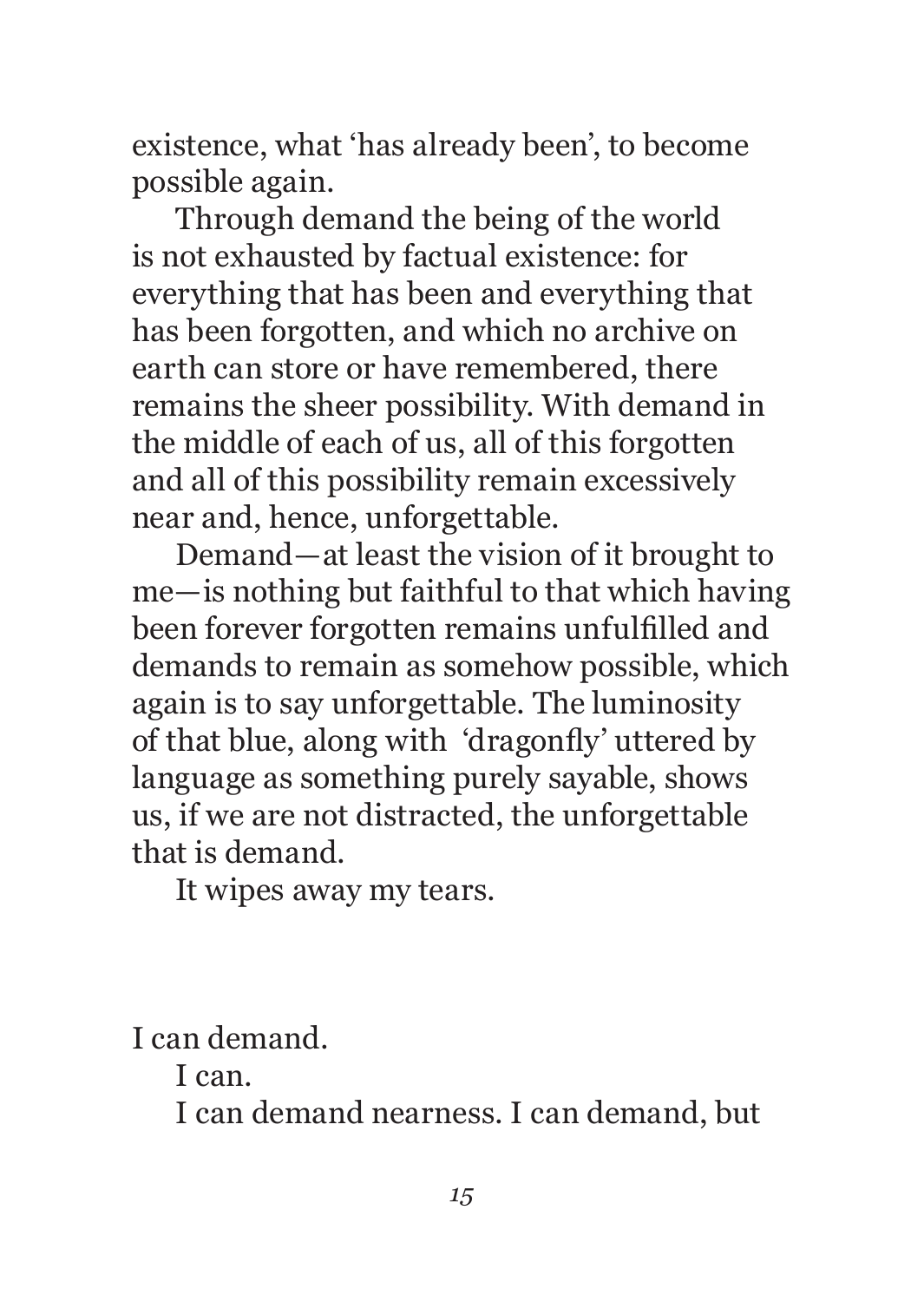what never takes place is an action imputable to the will of something called a subject. That I can demand is to be capable, and capability is nothing other than potentiality—*being* potential. I can demand but I don't stand over this demand nor the 'can' and capacity and potential that it expresses.

Can't say it enough.

There is no subject that can be presupposed, taken as already being there and governing 'its' will, for good or bad.

The luminous blue of the dragonfly skittering across the pond, human faces, and other faces besides, and *dust* as sayable in language—the world demands its possibilities and life demands its modes, and with such demand there comes intimacy.

Intimacy.

It is life inseparable from its forms, being inseparable from its modes—yet this intimacy is thoroughly without relation.

Intimacy without relation.

Relation posits its elements—this or that—by taking them, together, as unrelated; but 'without relation' means a remarkable nearness: the nearness that indefatigably undoes sides and collapses oppositions.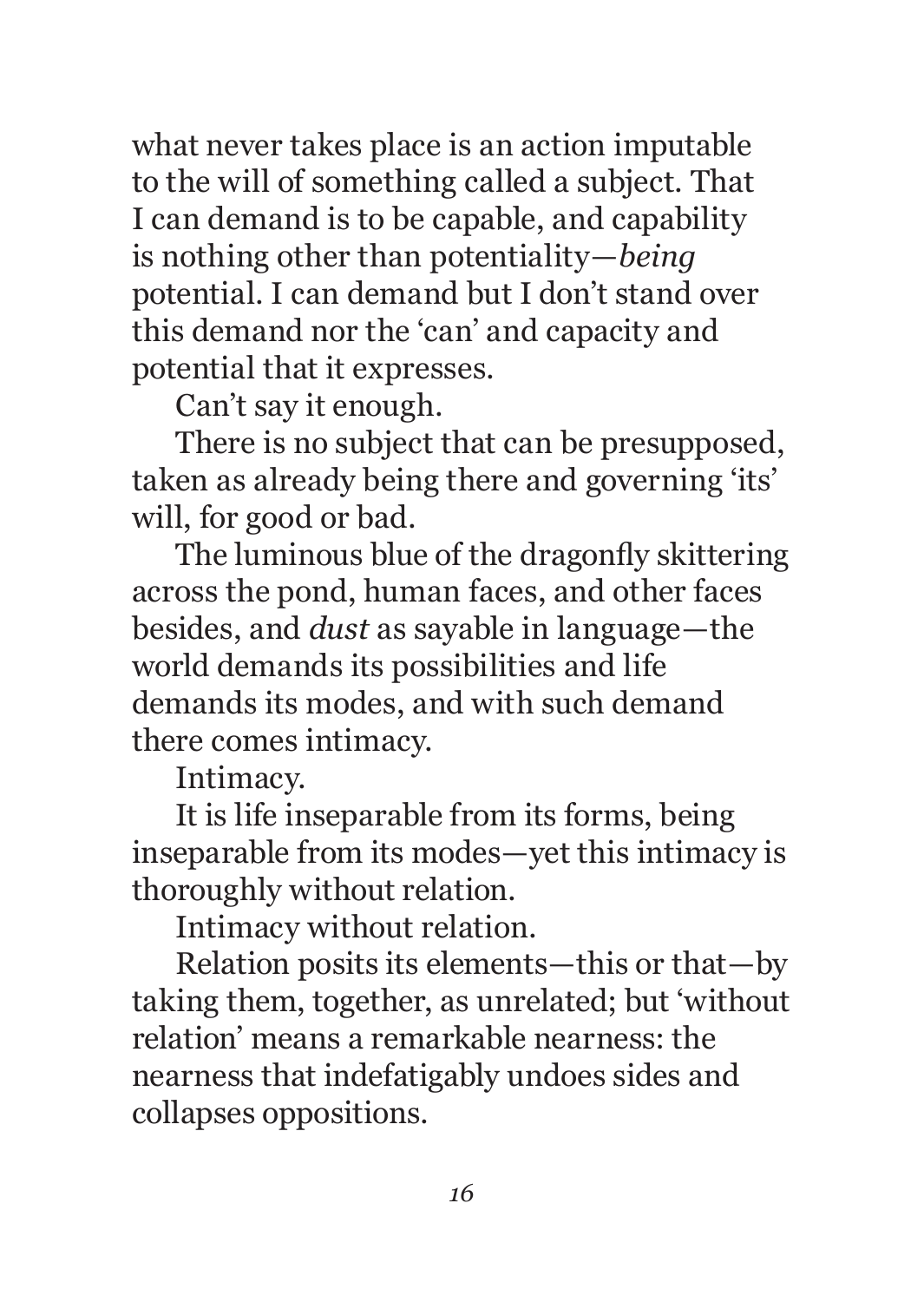Intimacy is the nearness where the world is never separated from its possibilities, its potential; it is also the nearness where identity and difference, the one and the other, coincide—that's to say, fall together.

Intimacy: thinking can experience it.

Thinking perceives the demand in what comes as possibility, and thinking itself is also a demand. The world—life—demands a potential—that is, a possibility—to think. Yes, in thinking, the experience of potentially is to be had, and it is not the prerogative of a few.

The world demands its possibility as thought, and for now lets call this its intelligibility. Yet, lets be clear, this isn't thinking referring to the world, representing or procuring, securing or pronouncing knowledge of it; rather, intelligibility is world and thinking, life and thinking, in contact, intimate and without relation.

Thinking like this, thinking as this, thought prevents any dissociation of life from its form, being from its mode. And it isn't too much to say that it is political, and profoundly so.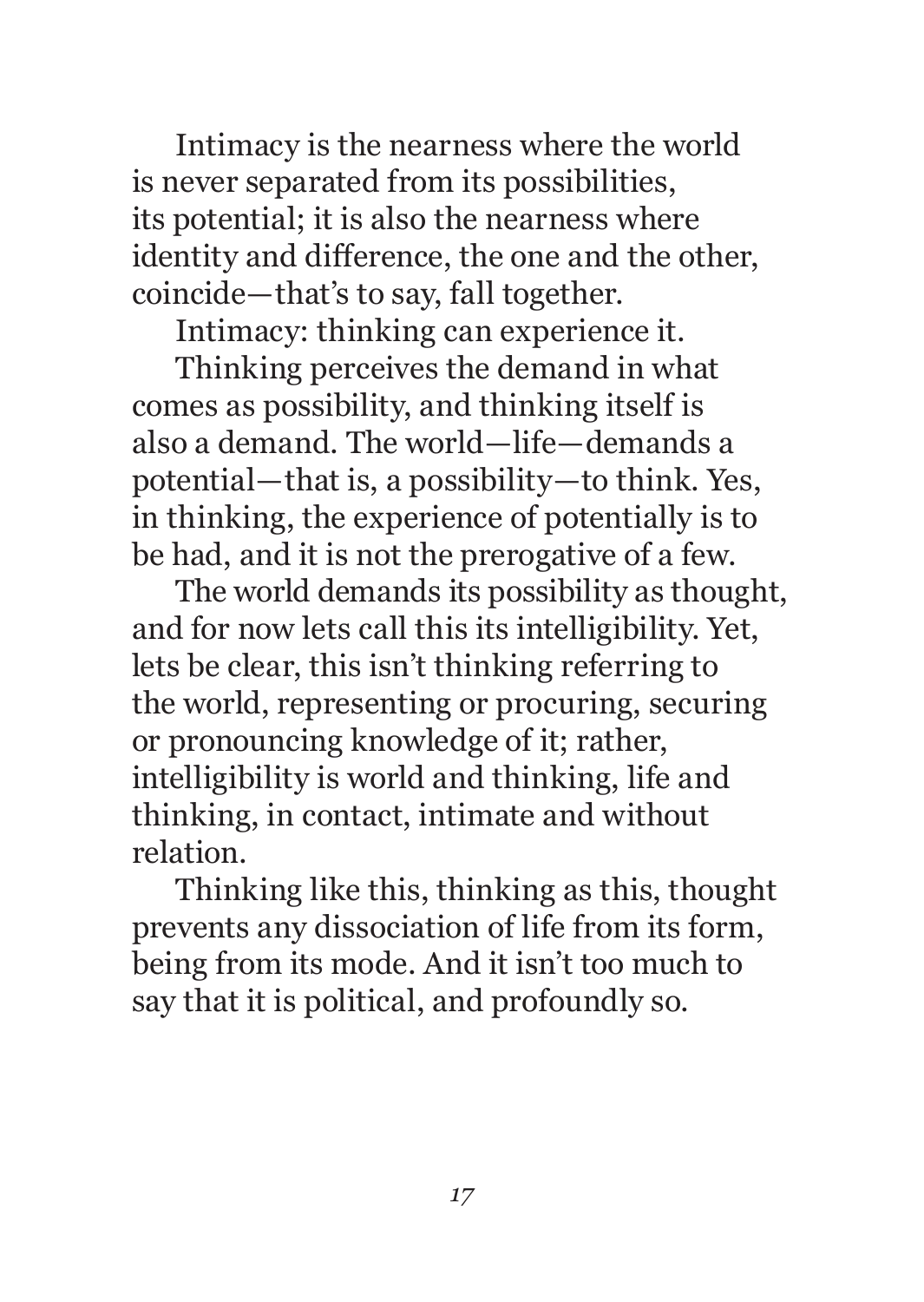#### **Part 3**

*With the wolves of the market place / I refuse to howl.* (Marina Tsvetaeva, 1938.)

Potential is not matter of ownership, it does not belong to a subject who decides at their will to put into action—but it is already, always already, in use.

You are an insufficient fulfilment and, no matter how named, a being of potential in the middle of which, and nowhere else than in the middle, potentiality is *in use* in as much as life is *in use*. But this use bears no resemblance to the model of use found in the modern meaning of 'to utilise'. What features within that model is an object that is put into use and utilized through the actions of an independent subject, and without any reciprocity at all; however, with the potential and life that is right now in use, a subject that uses and an object that is used do not at all feature with independent clarity, if indeed it can be said that they feature at all.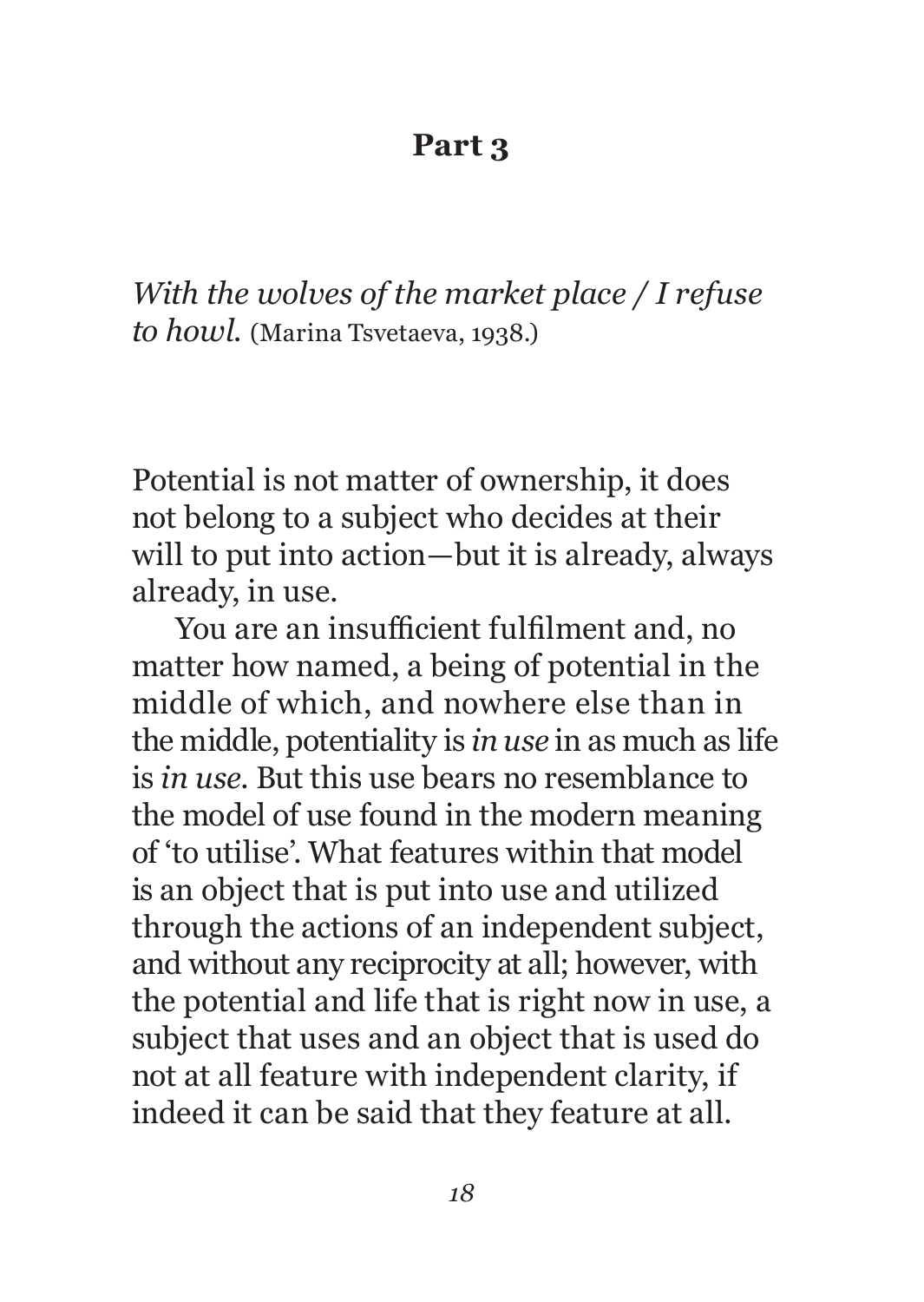Wings luminous blue and almost translucent fast going across the pond, your eyes seeing and the dog taking pleasure in barking at the end of the street. Yes, in use, your eyes fell in love with vision, your wings with flying and your voice with loud sounds of vocalisation.

And what is seen by your eyes loving seeing is also 'in use' and no matter the distance, no matter how barely seen, is immeasurably near. Seeing and seen fall together—and here comes the experience of seeing/being seen from the inside. And if we were to make mention of a subject as the one who sees and the object as that which is seen, it would have to be said and emphasised that a seeing subject and a seen object are only constituted in the middle of use. And there in the middle so-called subject and object truly have no independent clarity. A philosopher once said: they are indeterminate. I'll say: excessively near.

Here you are. And what materialises with you is your most intimate potentiality; that's to say, all the possibilities that are implied here and intensely near to you as they are near to each other. Yes, although an insufficient fulfilment (always), what materialises with you, through implication and not actualisation, is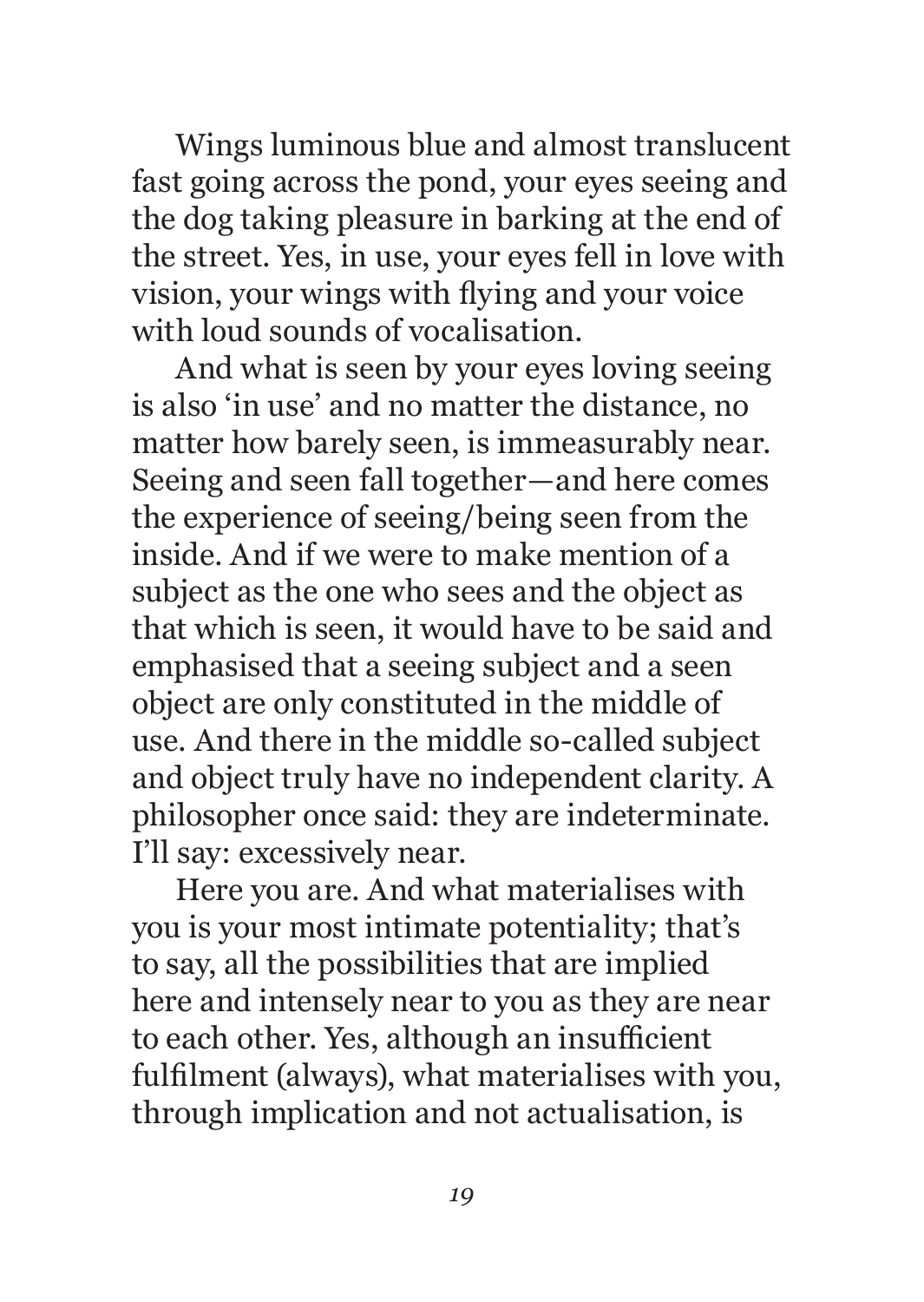the density of all your possibilities; it is the very the matter of demand.

What materialises with you is your most intimate potentiality, the very matter of demand.

Potential is not waiting to happen by an act of will or some other means. Potential is already in use in the modes and forms of life and it is in the middle of use that life comes about constituting itself in your eyes, your wings, your thinking and your voice shouting at the end of the street. And what remains in the middle of this use and remains still even after your eyes have been forgotten, and your voice has become long silent, is demand.

Demand and use—non-utilitarian and bearing no economic or moral injunction—are dear to each other and dear to both is the messing up of, the cancellation of, distinctions and oppositions, not only of subject and object but also materiality and immateriality, existence and non-existence, identity and difference. And what keeps coming is a nearness more far reaching than any spatial or geographic idea of it, *something like a passage without spatial movement, something like a crossing without distance*.

Yes, the nearness that keeps coming to me doesn't make space a container; or, if there is to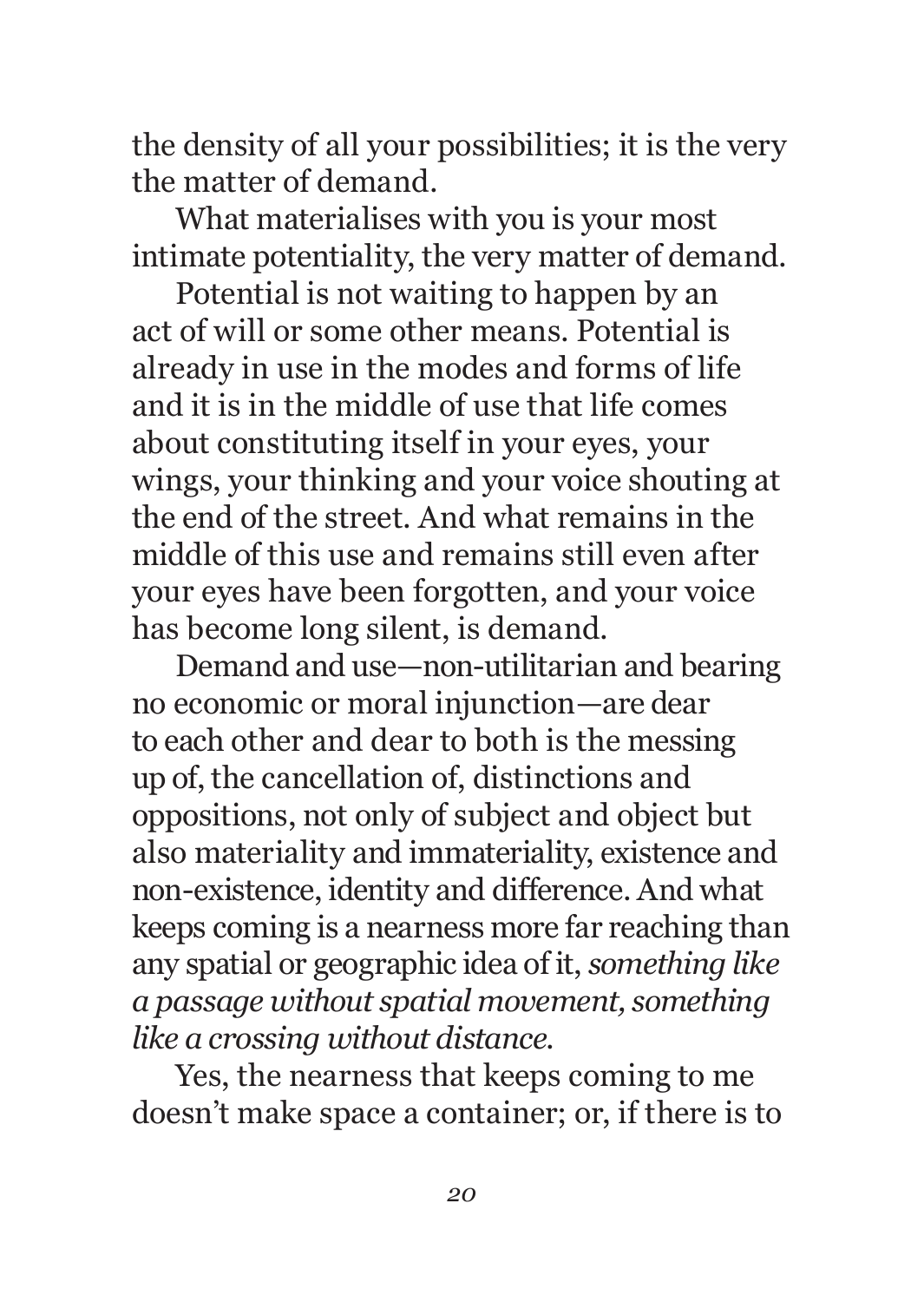be talk of a container it has to be said that this nearness demands—demand *demands*—that container and contained are only found in the middle of each other.

It changes everything.

And yet again I say: I can demand—this is my intimate potentiality.

I can demand nearness.

I can.

I can even if this potentiality has to bear its impotentiality akin to love bearing the unbearable.

The immeasurable nearness that as mode, as face, as language and so much more, I find myself in the middle of neither needs nor lacks economy.

Economy begins in the instance that we are wrenched from and detached from what is near and cease to and perhaps never even start to apprehend, comprehend and experience from in the middle—where existence and possibilities, being and modes, fall together and entities do not exist. And economy begins in that instance for with the detachment and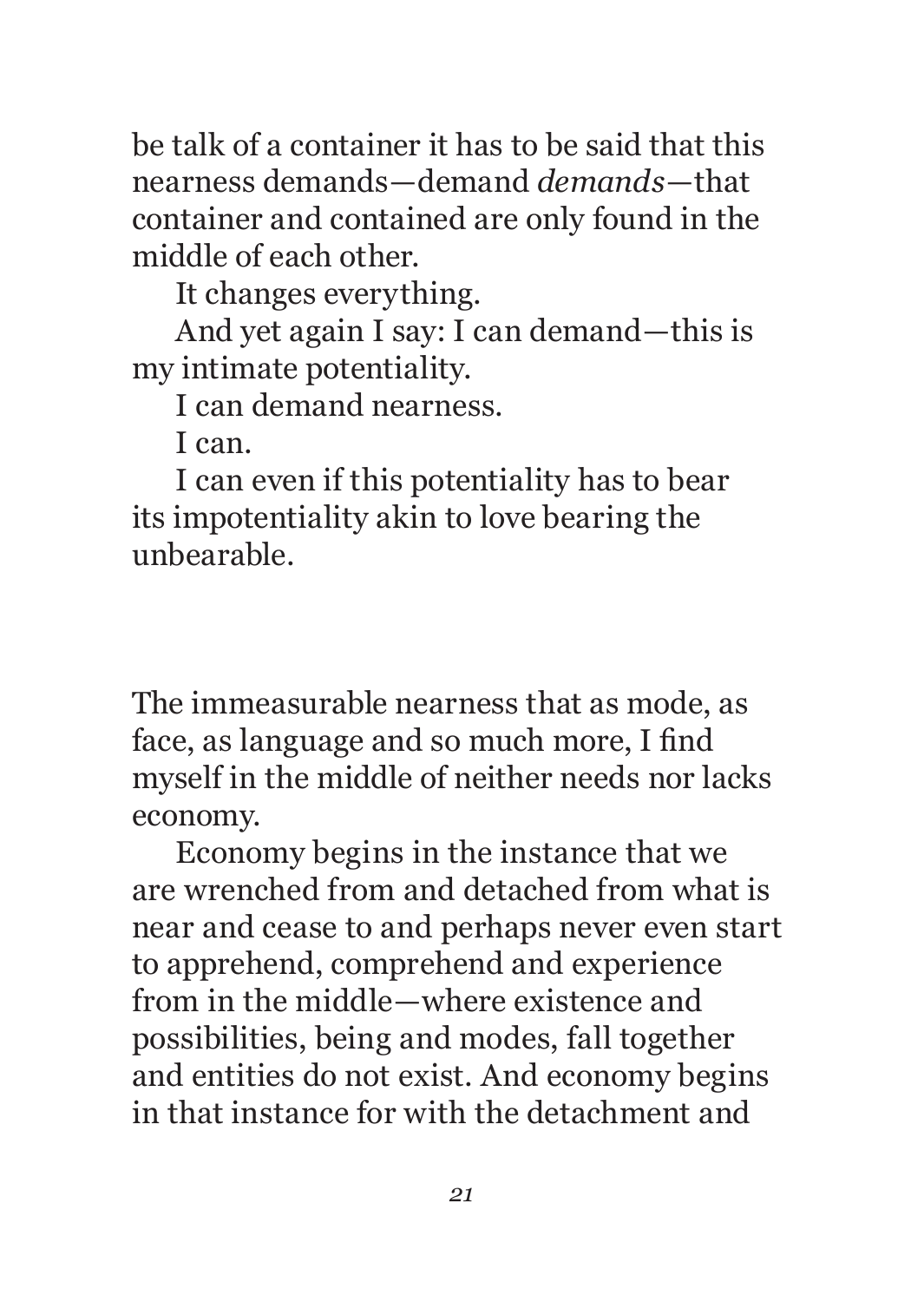separation there comes 'needs'.

Or to put this the other way around: *needs were what economy gave to human beings in return for the world it took away*.

'Needs' have been nothing but produced from splitting the world apart. And with that separation, economy—here comes economic thought—gets us perceiving and believing in the world externally; it is there and then that measurement can go to work; it is there and then that the entities of the individual and society are shaped and economic thought bounces back and forth between the two.

I'm sure of it: economy measures me, evaluates me and equates me as an entity, and it is happy, more than happy, if I do this daily to myself. And now look at those giants that some call the merchants of the infrastructure; they don't walk the earth but nonetheless are to be found any time of day and almost everywhere engaging us, holding us and sticking us, through so many screens and thriving on the detachment that makes us not only see ourselves from the outside but also ever more needy, evermore needing of this and that, evermore needing of connectivity, evermore needing of 'being someone'.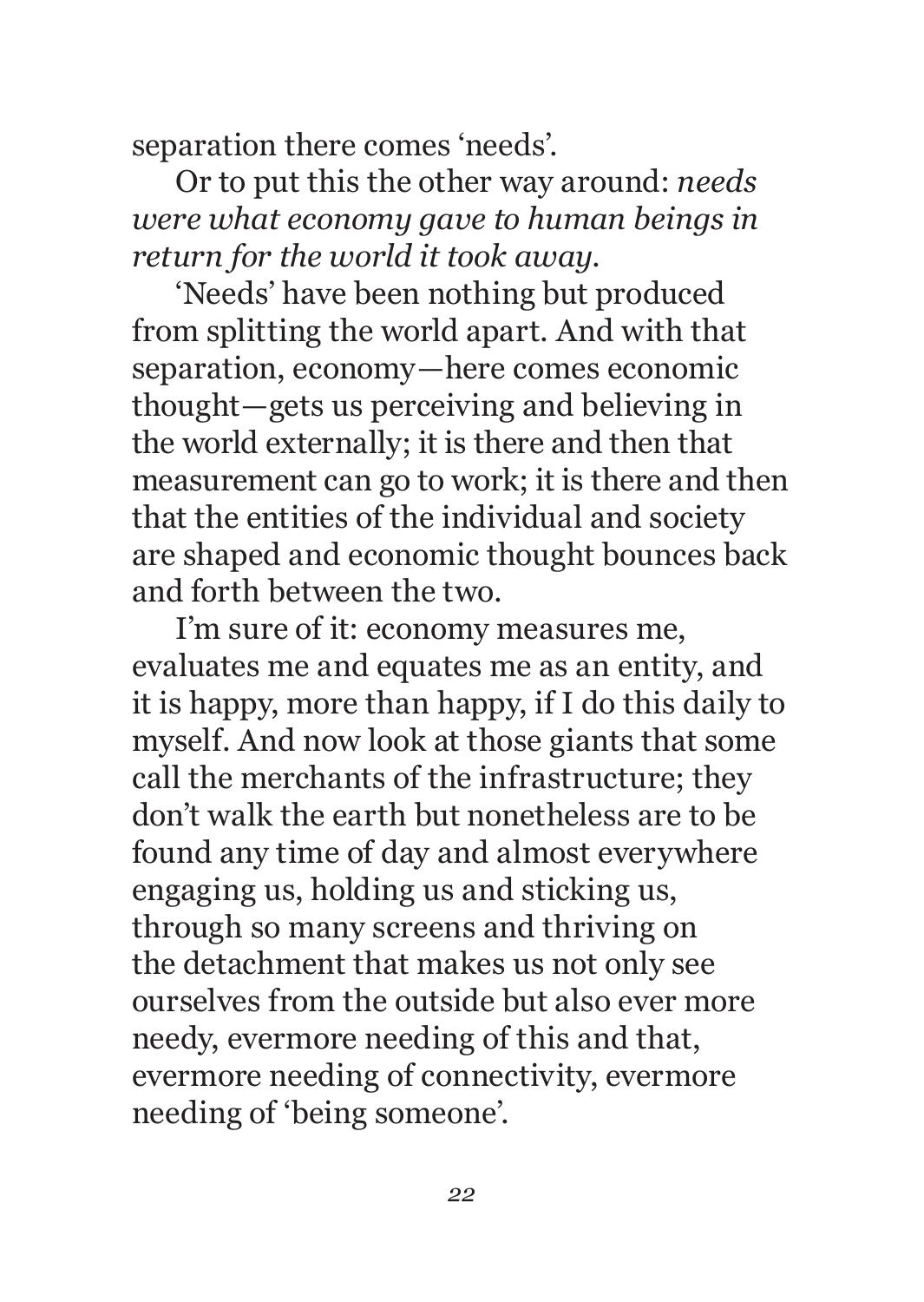It was a comma inserted to form the title of a celebratory event that demanded my attention. For sure, I didn't know then of what I would be a seer. I didn't know then what could be named by the immeasurable nearness that demanded my vision and love. Now it comes to me: what can be named is communism; for what communism names is that which is without economy.

Communism is the proper name for that which takes place without economic definition.

Communism is economy *as not*.

Communism is not at entity to which I belong and give up myself. It is each of our faces being excessively near to each other; it is language and world found only in the middle of each other; it is apprehending things from the inside; and it is the dragonfly far away yet not distant from me.

The demand for nearness lets me name communism, but again I'll say that demand never originates from a place that is already in place; in a sense, it is in the hands of no one even if the demand for nearness is like being touched lightly to be given something in your hand that you know in heart so much can turn upon.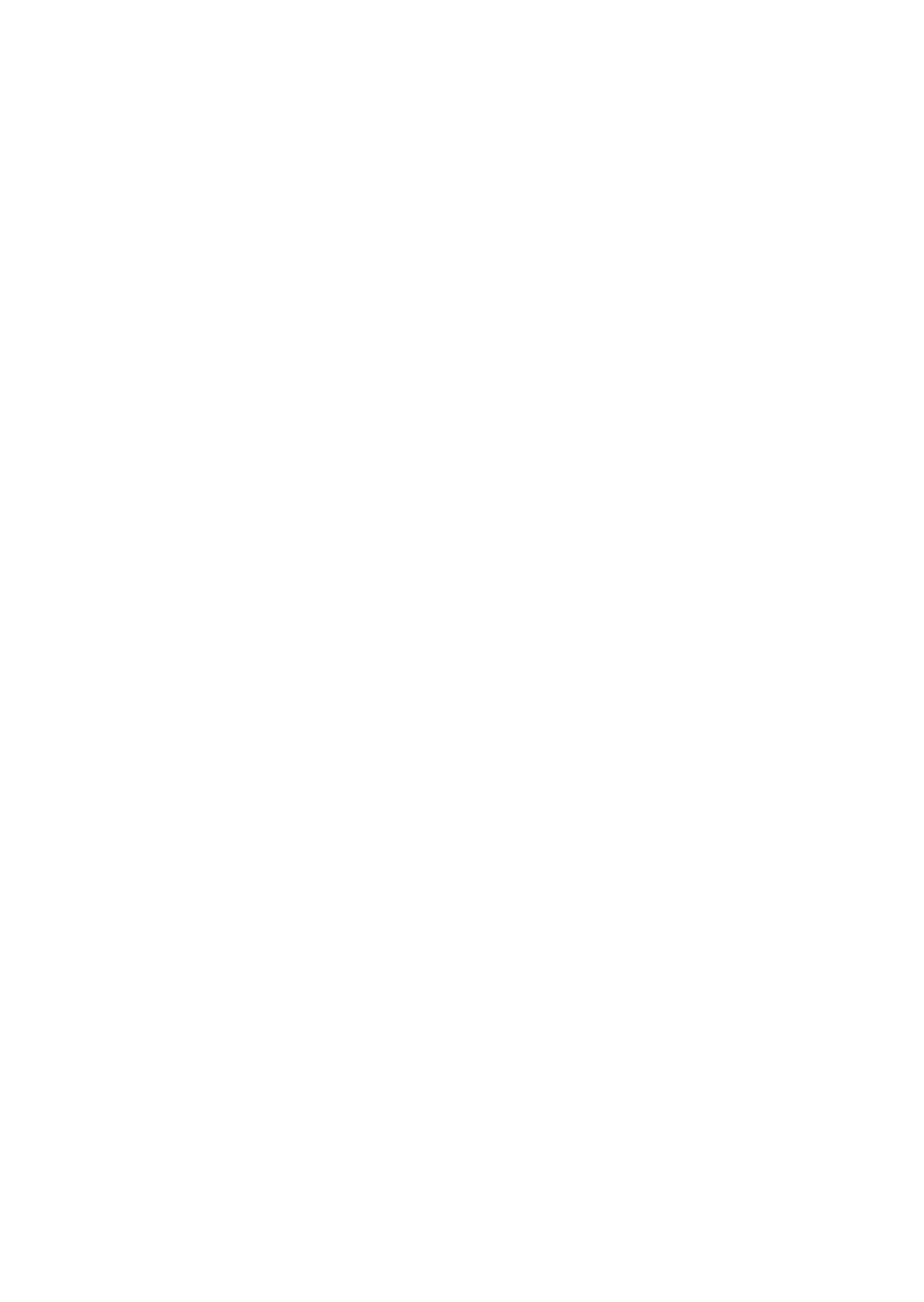#### **Coda**

Distant music has come close. In a room, in which there are quite a few people, a rhythm has flown through an open window next to which a figure is swaying. I'll say it is a woman and for now say no more than that. And as the rhythm intensifies she dances. Look at how she dances! She can dance. She can. And with this dancing what materialises is the completion of her ability to dance—*she can do it*—and, at the very same time, her potential to dance as potential. And this figure—dancing—shows us the nearness of life and potentiality in use, that we are nowhere else than in the middle of it and, with it, our lives never become a trial.

The dancing that is now filling the room, and making it bigger than any room I've ever known, is showing us, as walls collapse and distinctions fall together, that the life that has potentiality in use and intimately dancing within it, has no recourse to—is simply *as not*—a subject, let alone a will, that precedes and is answerable to and accountable for the action or 'work' that comes to take place.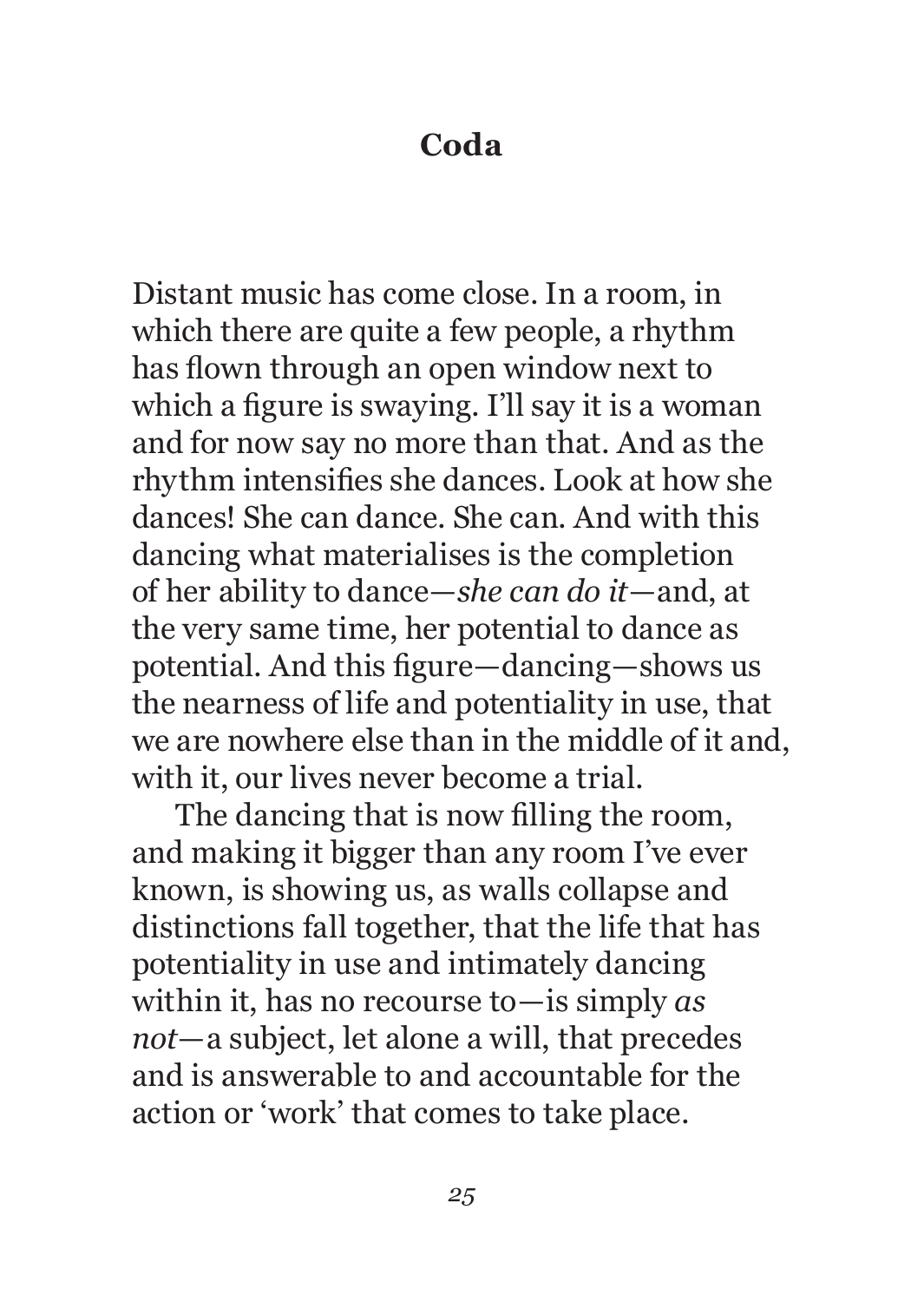And what I experience and is there for whomsoever to experience—and this extends to all modes and forms—is a life and an intimate potentiality that remains, no matter how loud the music, quietly and remarkably unjudgable.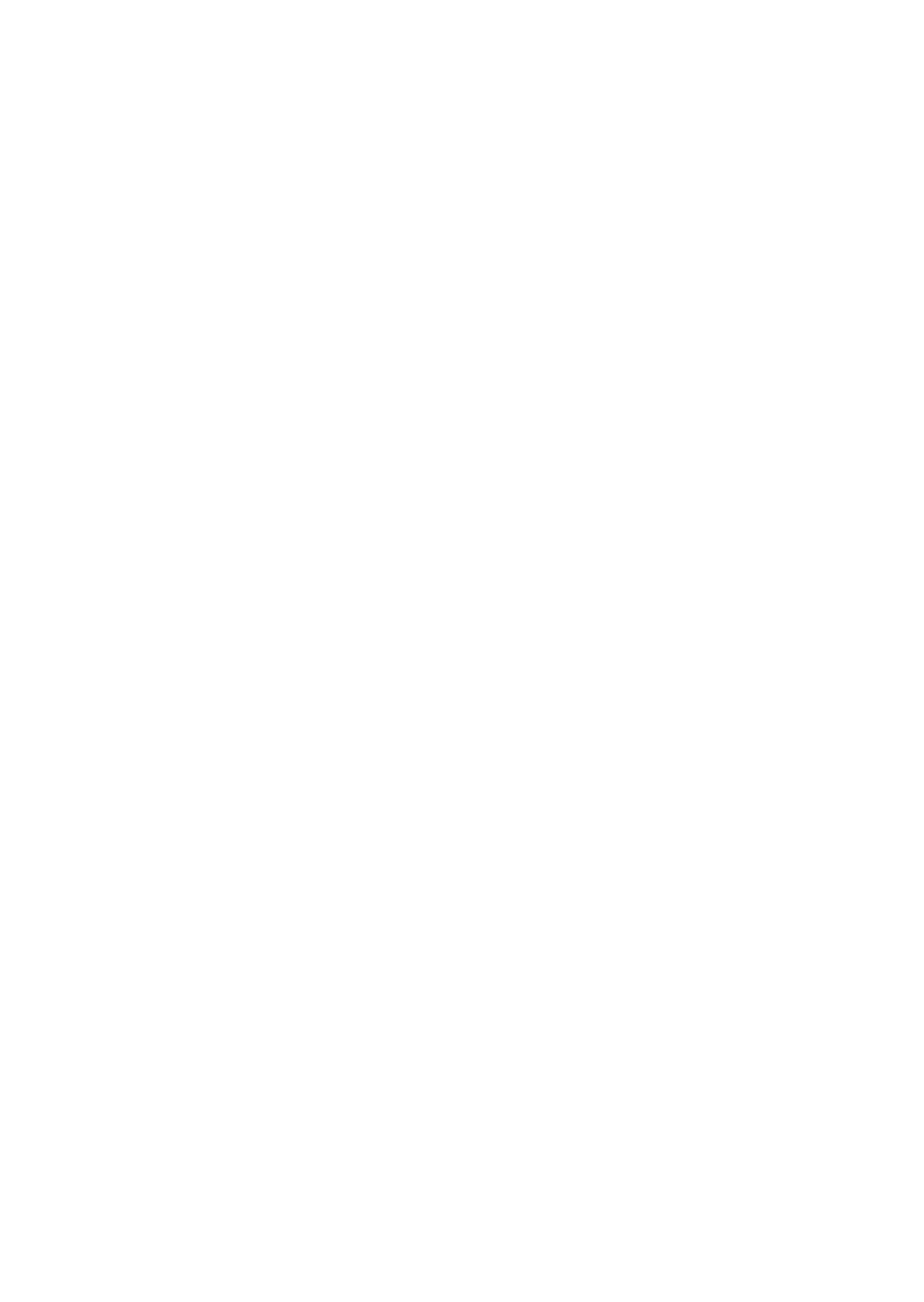**Yve Lomax** is a visual artist, editor and writer. Her recent publications include: *Figure, calling* (Copy Press, 2018); *Pure Means* (Paraclete, 2013); *Passionate Being: Language, Singularity and Perseverance* (I.B.Tauris, 2010).